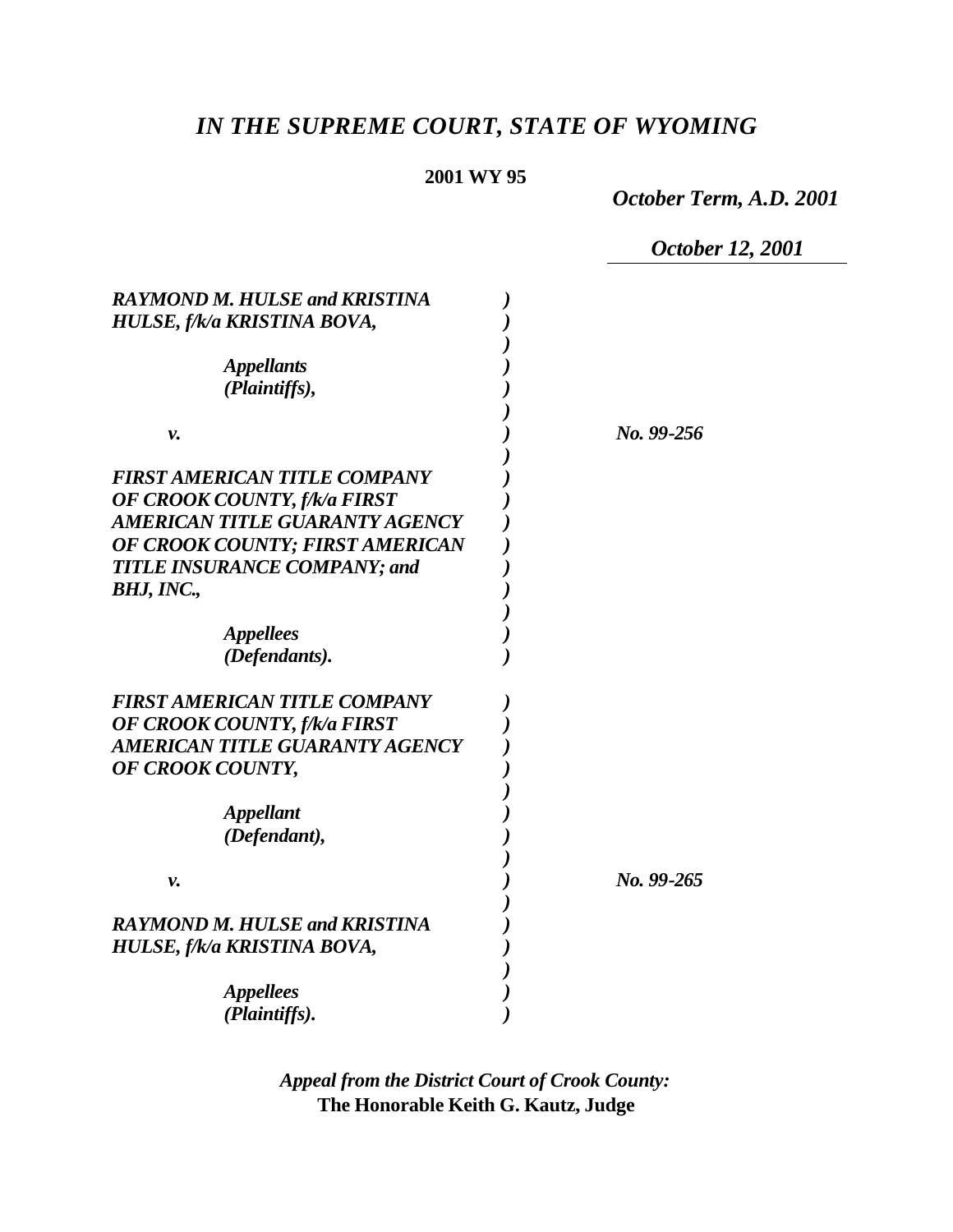#### *Representing Appellants Hulses:*

Stephen H. Kline of Kline & Jenkins, Cheyenne, WY; and Michael P. Reynolds and Brad A. Schreiber of Quinn, Day & Barker, Rapid City and Belle Fourche, SD, respectively. Argument by Mr. Schrieber.

### *Representing Appellee First American Title Co.:*

Barry G. Williams and Kevin D. Huber of Williams, Porter, Day & Neville, Casper, WY. Argument by Mr. Williams.

### *Representing Appellee BHJ, Inc:*

James R. Bell and Kathleen J. Swanson of Murane & Bostwick, Casper, WY. Argument by Ms. Swanson.

Before **LEHMAN, C.J.**, and **GOLDEN, HILL** and **KITE, JJ.**

**NOTICE:** *This opinion is subject to formal revision before publication in Pacific Reporter Third. Readers are requested to notify the Clerk of the Supreme Court, Supreme Court Building, Cheyenne, Wyoming 82002 of any typographical or other formal errors in order that corrections may be made before final publication in the permanent volume.*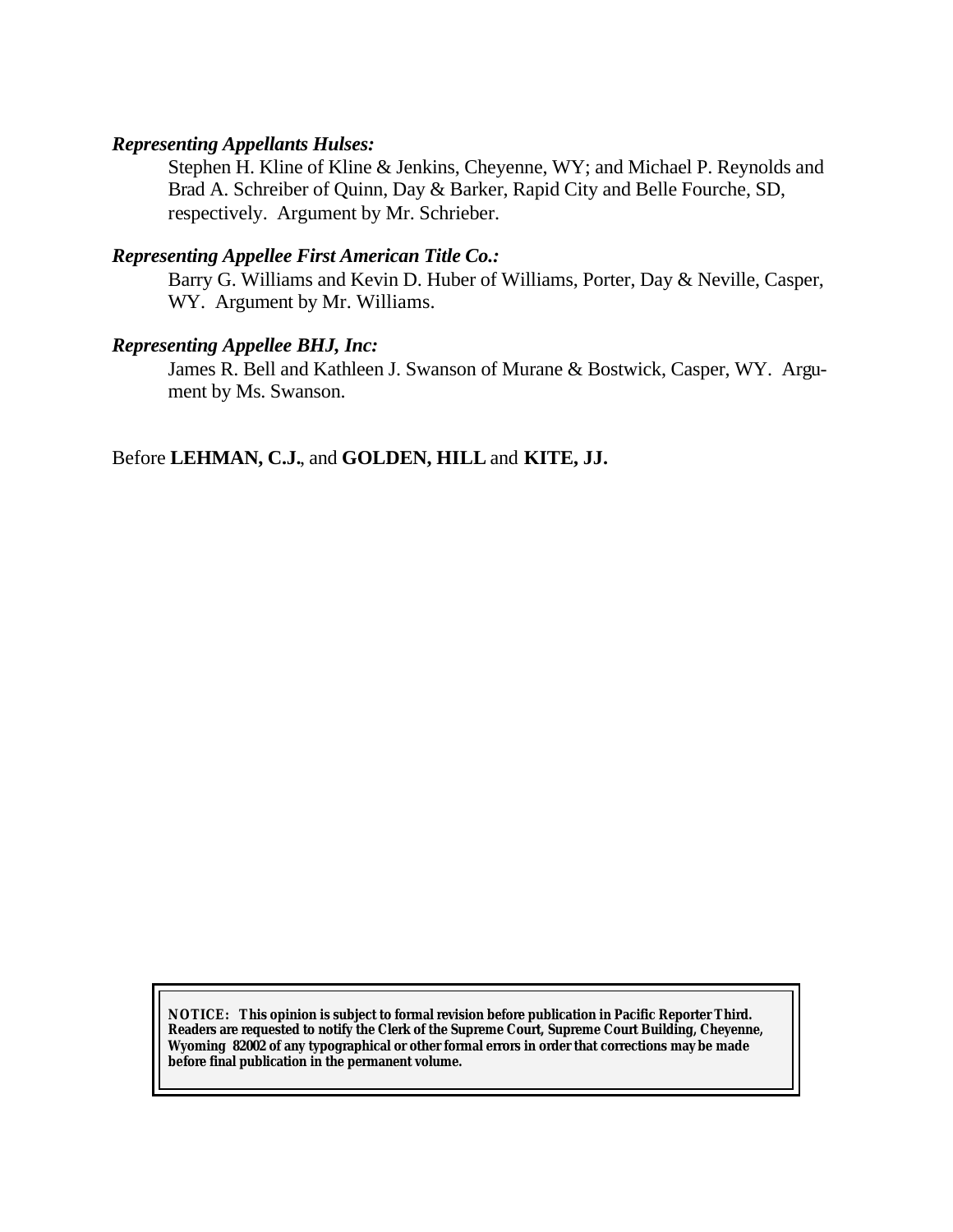## **LEHMAN, Chief Justice.**

[¶1] In these consolidated appeals we first determine the manner in which a private road, established pursuant to Wyo. Stat. Ann. § 24-9-101 *et seq.*, is vacated. We will then analyze the effect our determination has upon the plaintiffs' causes of action.

[¶2] In case number 99-256 plaintiffs/appellants Raymond and Kristina Hulse appeal the district court's grant of summary judgment for defendants First American Title Insurance Company, its issuing agent First American Title Insurance Company of Crook County (collectively, First American), and BHJ, Inc., a real estate brokerage, on their claims of breach of contract, bad faith, fraud, and negligent misrepresentation. This case presents the novel issue whether the issuance of a title commitment and subsequently issued title insurance policy give rise in Wyoming to a tort cause of action against the title insurer and/or its issuing agent separate and apart from the contractual obligations of the title policy. It also requires us to address the scope of the duty owed by a licensed real estate broker to non-client purchasers. We affirm the district court's grant of summary judgment as applied to defendant First American, but vacate and remand for further determination as to the real estate brokerage, BHJ, Inc.

[¶3] In case number 99-265, the defendants cross-appeal the district court's holding that a private road providing access to the Hulses' property had been properly vacated by a recorded, written agreement of the previous landowners. We reverse the district court's holding.

### *ISSUES*

### *99-256*

[¶4] Plaintiffs/appellants Hulses present this statement of the issues:

1. Whether a genuine issue of material fact exists precluding summary judgment on Hulses' claims of breach of contract, bad faith, fraud and negligent misrepresentation against First American Title Company of Crook County, f/k/a First American Title Guaranty Agency of Crook County, First American Title Insurance Company.

2. Whether a cause of action exists for negligent search and disclosure.

3. Whether a genuine issue of material fact exists on Hulses' claim of fraud and negligent misrepresentation against BHJ, Inc.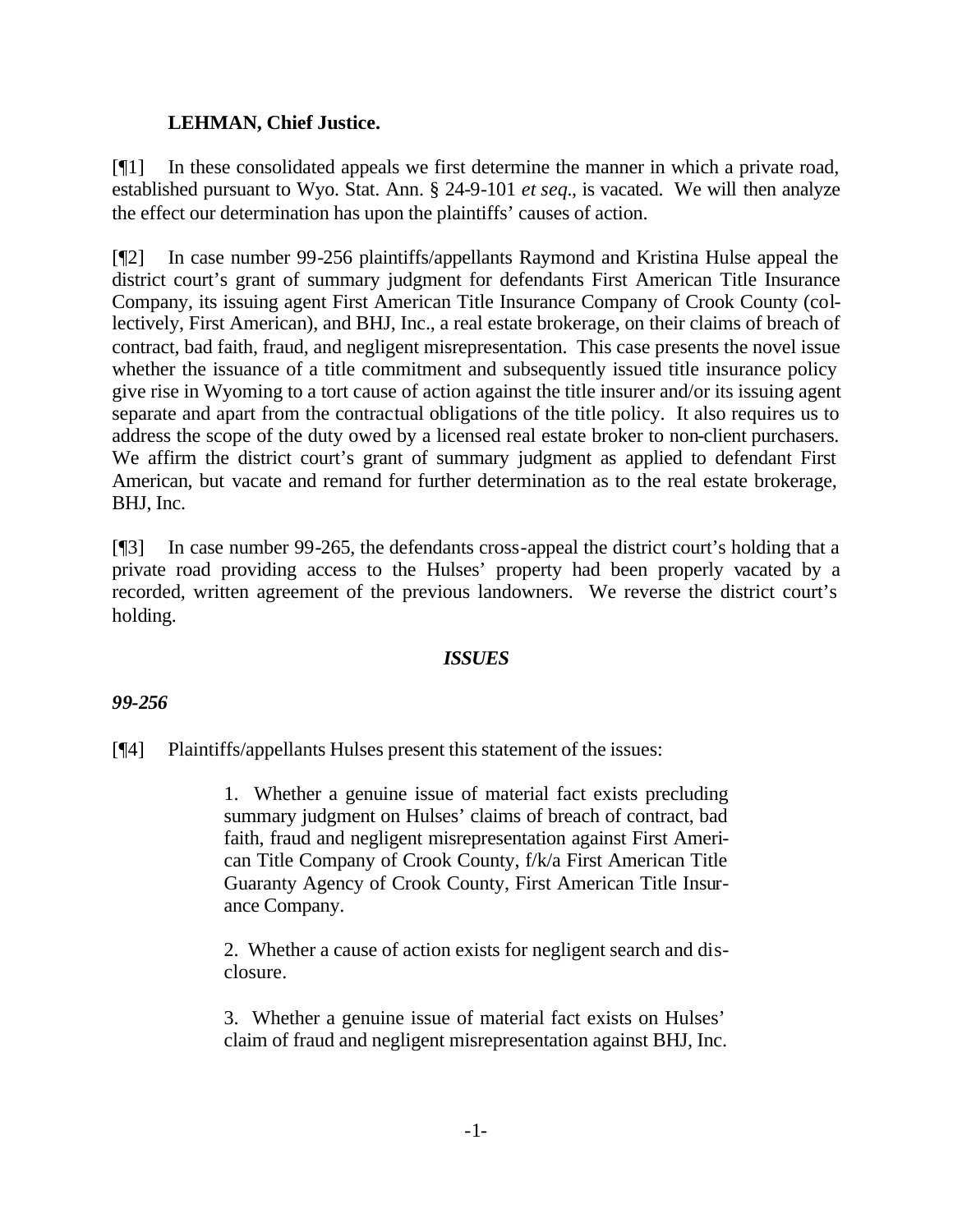4. Whether a genuine issue of material fact exists precluding summary judgment concerning the causation of any of Hulses' damages.

Defendant/appellee First American restates the issues:

1. Was the District Court correct in its findings that the alleged actions of First American resulted in no damages to the Hulses or in the alternative that any damages were caused by the actions of the Hulses themselves?

2. Was the District Court correct in ruling as a matter of law that no cause of action exists in Wyoming for negligent search and disclosure by a title insurance agent?

3. Was the District Court correct in its finding that no genuine issue of material fact existed with respect to the Hulses' claims for fraud and negligent misrepresentation against First American and therefore First American was entitled to judgment as a matter of law?

Defendant/appellee BHJ, Inc. states the issues:

A. Did the trial court properly rule that plaintiffs cannot recover for fraud or misrepresentation when they cannot prove any reliance on any representations by BHJ, Inc. about the subject property and cannot demonstrate loss or damage as a result of any misrepresentation?

B. Did the district court err in its finding that as a matter of law, affected parties could vacate a private road established [sic] the Board of County Commissioners without County Commissioner approval?

#### *99-265*

Defendant/appellant First American presents this statement of the issues:

A. Did the trial court err in its finding that as a matter of law affected parties could vacate a private road established by the Board of County Commissioners?

B. Did the district court err in its finding that as a matter of law affected parties could vacate a private road established by the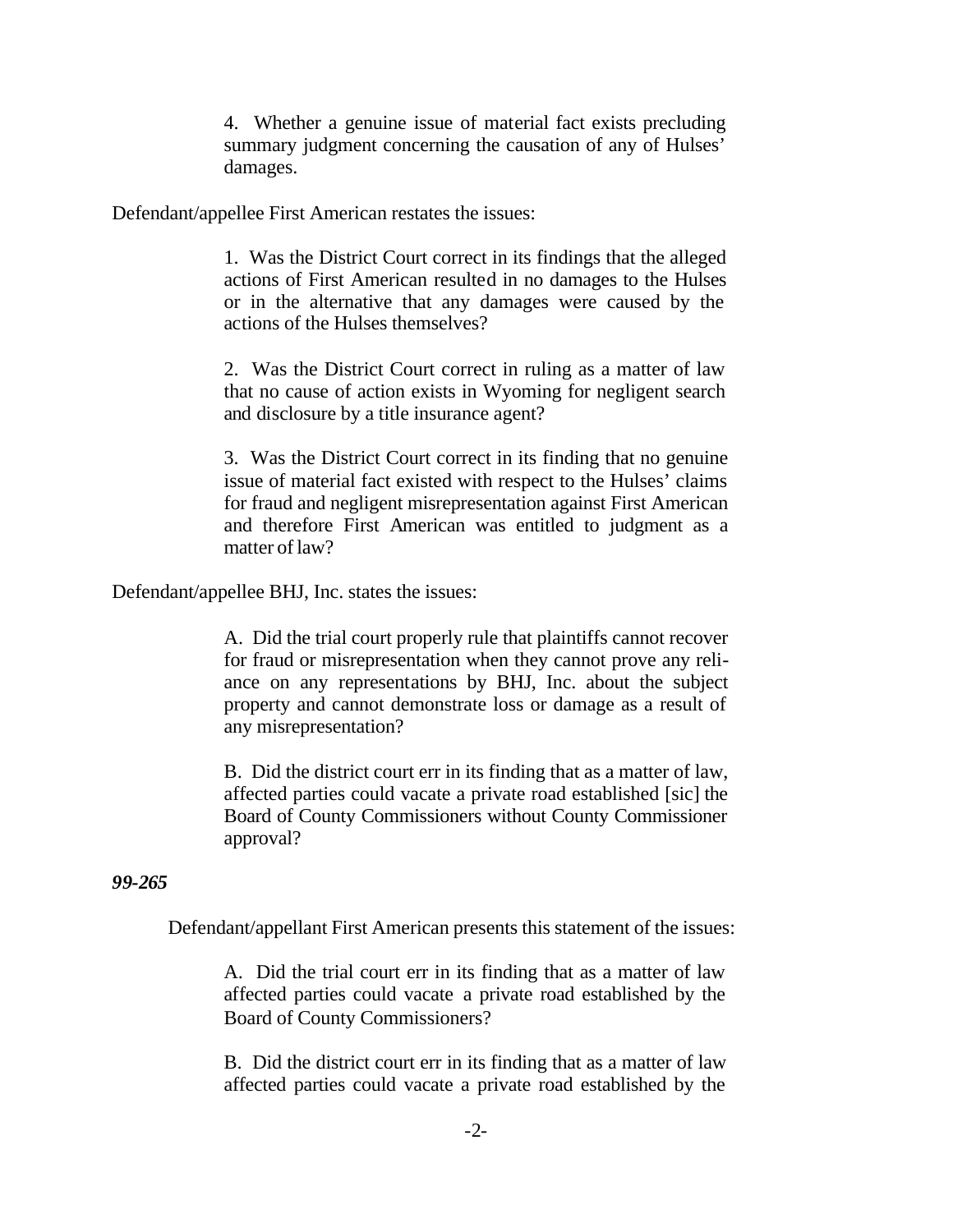Board of County Commissioners without County Commissioner approval?

Plaintiffs/appellees Hulses accept appellant's statement of the issues.

### *FACTS*

[¶5] Pursuant to our standard of review for summary judgments, the recitation of facts is from the vantage point most favorable to the plaintiffs, as the party opposing the motions, awarding them all favorable inferences that may be drawn from the facts. *S & G Investors, LLC v. Blackley,* 994 P.2d 941, 943 (Wyo. 2000).

[¶6] The case before us arises out of the 1994 purchase of a 2,080-acre ranch in Crook County, Wyoming known as the "Tumbling T" by plaintiffs Raymond and Kristina Hulse from William Moore. Access to this property is the focus of the parties' dispute; therefore, a discussion of its history is appropriate.

[¶7] In 1988, William and Phyllis Russell, Moore's stepfather and mother, owned the Tumbling T. At the time the property did not have access to a public highway so the Russells petitioned the Crook County Commissioners to declare a private road across the property of their neighbors, Albert and Lorene Neiman. In December of 1988, pursuant to Wyo. Stat. Ann. § 24-9-101 (Lexis 1999), the Crook County Commissioners granted the private road to the Russells on an already existing road that traversed the Neimans' property (hereinafter referred to as the Russell Private Road). Mr. Neiman objected to this grant because the private road was located on the east side of Whitetail Creek in an area where he kept a herd of buffalo. He contended that fencing of the private road was required and would effectively prohibit him from using Whitetail Creek to water his livestock. Mr. Neiman then appealed the Commissioners' grant of the private road to the district court, which affirmed the Board's decision to establish the road but reversed its order on the measure of damages.

[¶8] Following these developments, Mr. Neiman proposed to the Russells that he establish another road on his property on the west side of Whitetail Creek which would give them access to the Tumbling T. On November 21, 1989, the Neimans signed and filed with the clerk of record a private easement and right of way granting the Russells a restricted easement across their property limited solely to "farming and ranching purposes" (hereinafter referred to as the Neiman restricted easement). In November of 1990, while awaiting the district court's decision on appeal of the measure of damages for the private road, the Neimans and Moore (now in possession of the Tumbling T) signed a "settlement agreement." The agreement provided that Moore would take the necessary steps to withdraw his request for the private road previously established by the county commissioners in exchange for which the Neimans would agree to dismiss their appeal and to consent to the establishment of a road across to "the school section" as a continuance of the easement previously granted by them. The parties agreed to execute the necessary documents to carry out the intent of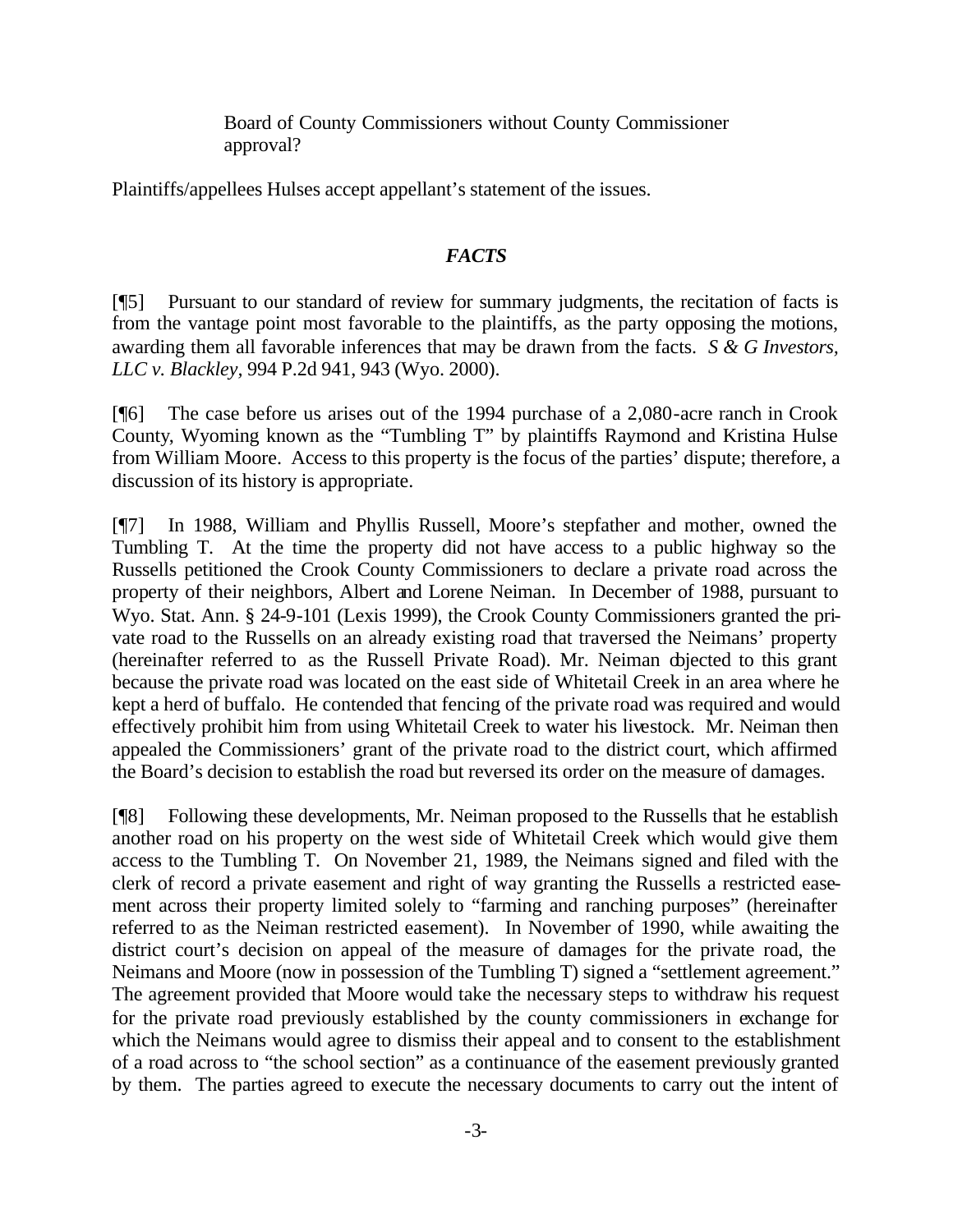their agreement.<sup>1</sup> On June 4, 1991, Moore and the Neimans signed an "Agreement to Vacate" Private Road" which purported to vacate the previously established private road and consider the Commissioners' order null and void. This document was filed with the clerk of record on September 9, 1991.

[¶9] We now turn to the facts surrounding the Hulses' purchase of the Tumbling T ranch. Ray Hulse and Bill Moore became acquainted when Hulse visited Wyoming to hunt. On these occasions Hulse often expressed an interest in purchasing the ranch from Moore. In a telephone conversation with Moore in 1994, Hulse learned that Moore had listed the property with BHJ, Inc., a real estate agency in Sheridan. Edward "Amory" Hubbard was the listing agent, and the ranch was priced at \$975,000. Hulse continued to reside in Pennsylvania before the purchase and communicated with the parties in Wyoming generally by phone or fax with occasional visits. Hulse testified in deposition that at all times he intended to purchase the ranch for the purpose of operating a commercial hunting and outfitting business, bed and breakfast, and sporting goods shop. He further testified that he and/or Moore, more than once prior to and after signing a purchase agreement for the Tumbling T on May 24, 1994, had informed real estate agent Hubbard of Hulse's intended purpose for the ranch. In May of 1994, Moore assisted Hulse in his effort to obtain an outfitter's license by sending a letter of recommendation to the Wyoming State Board of Outfitters and Professional Guides.

[¶10] On May 24, 1994, Hulse signed a purchase agreement contracting to purchase the Tumbling T for \$800,000. This agreement was written and provided by BHJ, Inc. and contained a standard disclaimer stating that the "Purchaser is not relying upon any representations of the Seller or Seller's agents or sub-agents as to any condition which Purchaser deems to be material to Purchaser's decision to purchase this property."

[¶11] The contract further provided in the section entitled "C. Objection Resolution:"

If written objections to defects of the property, signed by purchaser, are delivered to Broker within such period and if Seller and Purchaser have not executed a written agreement which satisfies and resolves such objection(s) on or before the 5th day of August, 1994 this contract shall be void and the earnest money deposit shall be returned to Purchaser.

D. Other than written objections raised by Purchaser as set out above, or in the event no inspections are required by Purchaser, Purchaser acknowledges that he has not been denied any opportunity to inspect property and has done so to his satisfaction. Purchaser accepts the property in its entirety in "as is, where is" condition without any implied or express warranty by Seller or Agent.

<sup>1</sup> This document was not filed for record at the Crook County Clerk's office until February 10, 1997.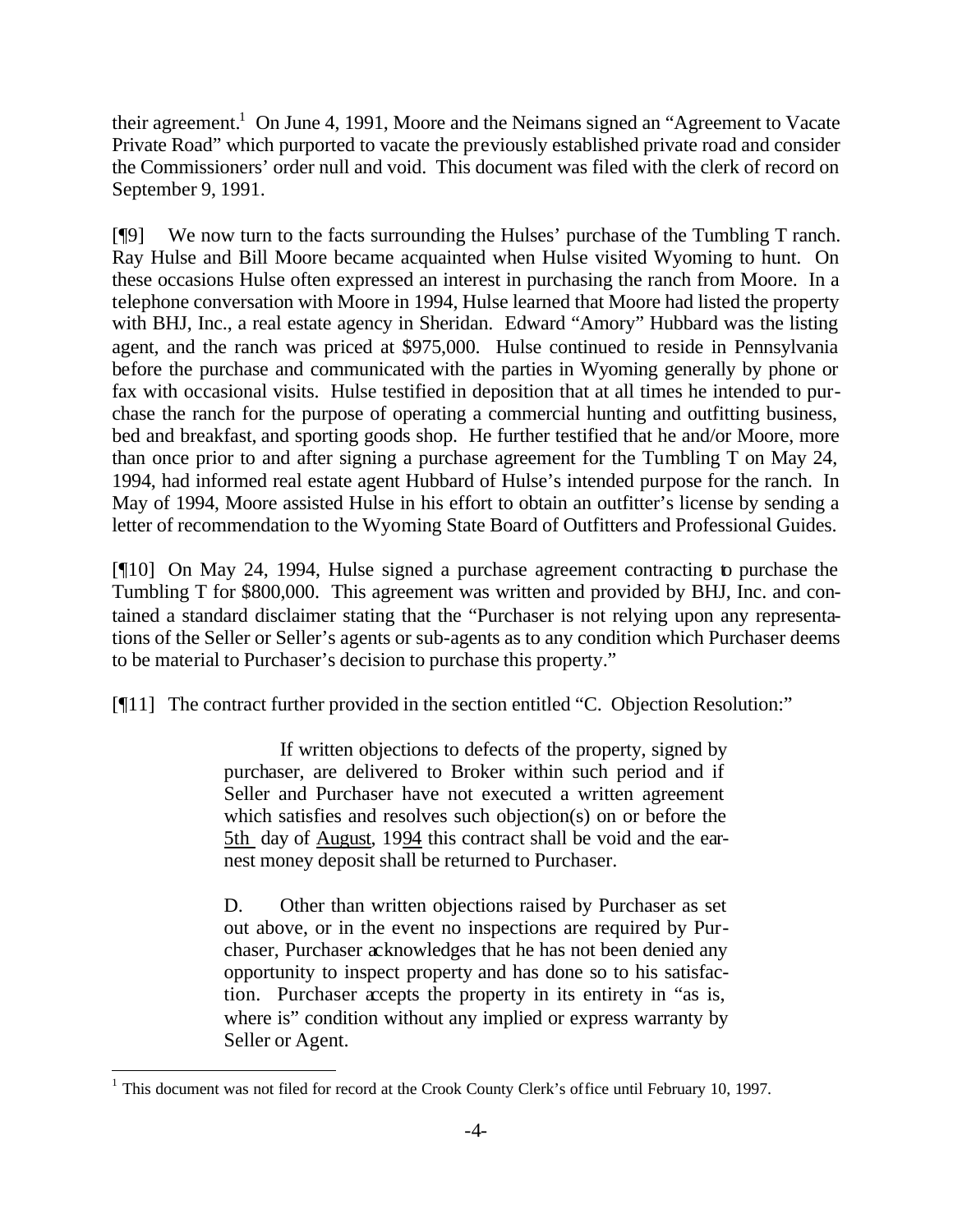Also on May 24, 1994, Hulse signed a Real Estate Brokerage Disclosure Statement that stated Mr. Hubbard was acting as the seller's agent.

[¶12] Hulse sought to finance the purchase of the ranch from a bank in Gillette, Wyoming. In a letter dated May 18, 1994, he informed the president of the bank of his intent to use the property as a guest ranch and commercial hunting operation. In June, the bank president telephoned Mr. Hubbard, the seller's agent, and notified him of a potential access problem with the property that must be resolved before the bank would issue the loan. Hubbard's handwritten note of June 6, 1994, states: "First Interstate Bank will not issue loan without unconditional easements through neighbors, *i.e*., all-purpose for guests, hunters and ag." Mr. Hubbard began to investigate the access issues and discovered that there had been long standing problems about the roadways into the ranch. He then contacted Marie Jackson, an employee of defendant First American Title Insurance, and asked her to provide him with documentation regarding access to the Tumbling T. Hubbard testified in deposition that Marie Jackson told him that there were some definite problems which would have to be resolved before she could issue a clear title.

[¶13] After being supplied a copy of all the recorded documents, including the grant of restricted easement and Agreement to Vacate the Private Road, Hubbard sought the advice of an attorney regarding the property's access issues. The attorney prepared a document to be signed by the Neimans and Moore entitled "Amendment to Agreement to Vacate Private Road." The amendment clarified that the original Agreement to Vacate signed by the parties in 1991 was meant to vacate only that portion of the private road that crossed the Neiman property. On July 13, 1994, the Hulses were with Moore at a local bar when Hubbard sought to get Moore's signature on the Amendment. This was the first time the Hulses had met Hubbard in person. The agent, in the Hulses' presence, spoke generally and briefly about the document "taking care of the right of way problem." According to Hubbard, the document was not shown to the Hulses. The Hulses testified in deposition that they understood the purpose of having the parties sign the document was to "sign off" on the vacated road, so that they would be able to use the new road to access the property. The new road with the restricted easement was the one habitually used by Moore and the Hulses to access the Tumbling T. Neither at this meeting nor at any other time before closing were the Hulses informed that the new road was restricted to non-commercial use. Nor were the Hulses given copies of the documentation Hubbard provided to his attorney.

[¶14] Following the signing of the document, Hubbard's attorney sent a letter dated July 19, 1994, to the bank president. In the letter he states: "I believe we now have the necessary documents in place which make it clear that access exists across Neiman and Paradis properties. I have been working with Marie Jackson of First American Title Company, and she has informed me that she will issue a title commitment which does not contain an exception for access. In my opinion there is legally enforceable access to the Tumbling T ranch across both the Neiman and Paradis properties."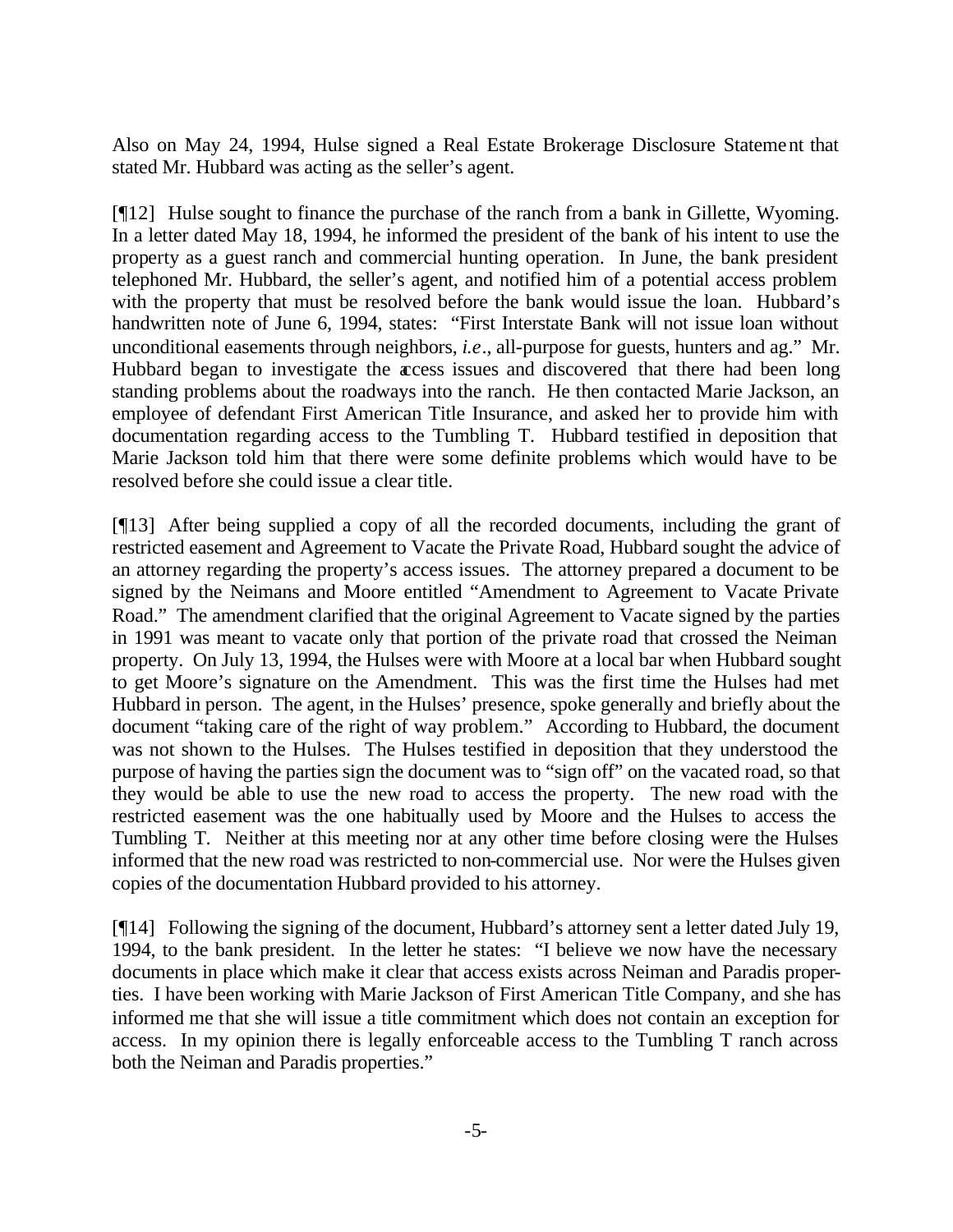[¶15] On July 19, 1994, First American Title Insurance Company issued a title insurance commitment No. 18-9334 naming the Hulses as proposed insureds. The restriction on the Neiman easement was not listed on the commitment, nor was it ultimately listed as an exception on the issued title insurance policy No. 18-03038-0 which insured the Hulses against "lack of a right of access to and from the land." Hulse testified in deposition that after eventually learning of the restriction he asked Marie Jackson why it was not listed on the title insurance commitment or policy. According to Hulse, she told him that Amory Hubbard said, because the Amended Agreement had been signed by Moore and Neiman, the access issue had been resolved; therefore, the exception did not have to be listed, so she should omit it. Both Marie Jackson and Amory Hubbard deny this fact. Marie Jackson testified in deposition that she did not know of the restriction until after she had issued the policy.

[¶16] Closing on the property took place on August 9, 1994. Present were the Hulses, Moore, Hubbard, another employee of BHJ, Inc., and First Interstate Bank's president. Hulse testified that he passed out brochures for his new outfitting guest ranch business. At some point, the bank officer asked Hubbard if all the access problems had been settled. Hubbard replied stating that [the attorney he consulted] had taken care of it. Mr. Hulse testified in deposition, and no party disputes, that this was the first time Hulse had heard the attorney's name mentioned. He then asked, who is [the attorney]. According to Hulse, the bank president then told him that [the attorney] was the bank's attorney and he just checked the documents. Hulse then pointedly asked Hubbard and the president, "is there anything that—on this switching [the access or abandoning the right of way] that would stop us from running our business?" Hulse was assured that everything was taken care of.

[¶17] In April of 1995, Ray Hulse applied to the Wyoming Board of Outfitters for a hunting permit on "the school section," which was accessed across the Neiman property. He received a copy of a letter authored by Mr. Neiman to the Board dated June 8, 1995, objecting to the issuance of the permit. The letter stated that the only vehicle access to the section was across Neiman's deeded land and Hulse had only a 30' easement across the Neiman property which was solely limited to farming and ranching operations conducted on Hulse's own described property. In the letter, Neiman vigorously objected to pedestrians and hunters crossing land where he kept his buffalo herd.

[¶18] The Hulses contacted all the parties and asked for an explanation as to why they were not informed before closing about the restricted easement. They also expressed great concern that their commercial business was violating the easement. Hulse was unsure whether to continue to spend funds improving the Neiman restricted easement road. In a letter to Moore, Hulse stated that he would escrow his mortgage payments on the second mortgage held by Moore until the dispute was resolved and he was given unrestricted access across the easement. The Hulses voluntarily stopped making mortgage payments to Moore. The Hulses continued to pay their first mortgage to First Interstate Bank.

[¶19] On August 18, 1995, the attorney originally consulted by Hubbard wrote a letter to First Interstate Bank's president on the issues raised by Hulse. He gave two opinions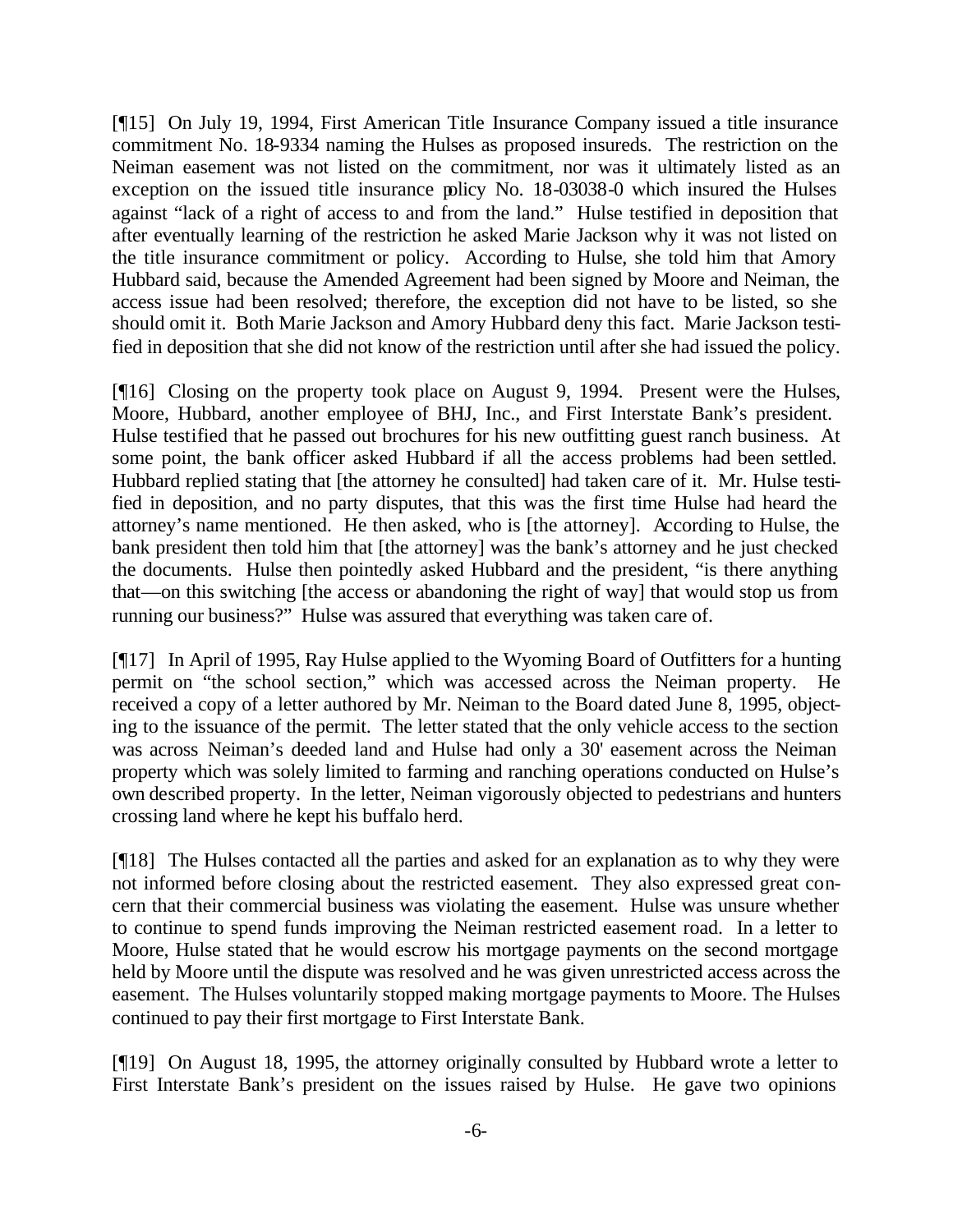regarding the Hulses' access to the Tumbling T. He first opined that the restricted easement was not in fact restricted because it was for uses directly deriving from the dominant estate. His opinion was that such uses would "include hunting, etc." However, he believed that the right-of-way could not be used to access the school section because those uses would not be directly derived from the dominant estate. His second opinion was that the Russell Private Road established by the county commissioners had not been vacated and was still in existence. He also stated that "[t]he quality of the [private] road is certainly something that [the Hulses] are stuck with unless they want to improve it themselves." It is unclear from the record whether Mr. Hulse was provided this correspondence prior to the onset of litigation.<sup>2</sup>

[¶20] In 1996, Moore began a foreclosure action against the Hulses. The parties entered into a settlement agreement in which the Hulses agreed to give up their causes of action for misrepresentation against Moore regarding the purchase of the Tumbling T, to pay Moore \$40,000 and his attorney's fees, and to pay him \$365,000 by March 1, 1997. In return, Moore would reduce the amount owed to him under the second mortgage he carried on the property and transfer its deed to the Hulses. Because of the extensive improvements the Hulses had made on the property, the Tumbling T appraised for \$1,143,000—\$600,000 higher than it had prior to their purchase. When the Hulses' allegedly promised financing from First Interstate Bank fell through days before payment was due, they failed to make full payment to Moore pursuant to the settlement agreement and were ejected from the property.<sup>3</sup>

[¶21] On June 10, 1997, the Crook County Attorney responded to an inquiry by the Hulses' attorney asking whether the Russell Private Road had been vacated. The county attorney explained that the private road had never been vacated by official action. He stated that "[t]he Board of County Commissioners of Crook County asked me to do so in 1991. I set up a procedure and a Notice of Hearing was sent out to the parties. The Board decided on August 7, 1991 that the matter would be settled after all of the paperwork was completed ... but the Board has never formally vacated the road."

[¶22] In June of 1998, after forming a partnership with an investor, the Hulses repurchased the Tumbling T for \$1,050,000. Through the sale they were given the title insurance policy issued to the sellers from First American Title Insurance Company. It listed the Neiman restricted easement as an exception to the policy and "the lack of a right of access to and from the land which would result from the termination of said easements."

[¶23] At no time did Mr. Neiman ever physically restrict the Hulses from using the easement. However, Mr. Hulse signed an affidavit whereby he swore had he known that the road commonly used was restricted and that his legally enforceable access was the "unpassable"

 $2^2$ This court makes no judgment as to these statements except to note that it would appear to be inconsistent for the attorney to draw up legal documents the very purpose of which, it appears, is to ensure a vacation of the Russell Private Road, and then later opine that the road has never been vacated.

 $3$  This promise of financing to the Hulses from First Interstate Bank was the subject of a previous appeal before this court. *See Hulse v. First Interstate Bank of Commerce-Gillette*, 994 P.2d 957 (Wyo. 2000).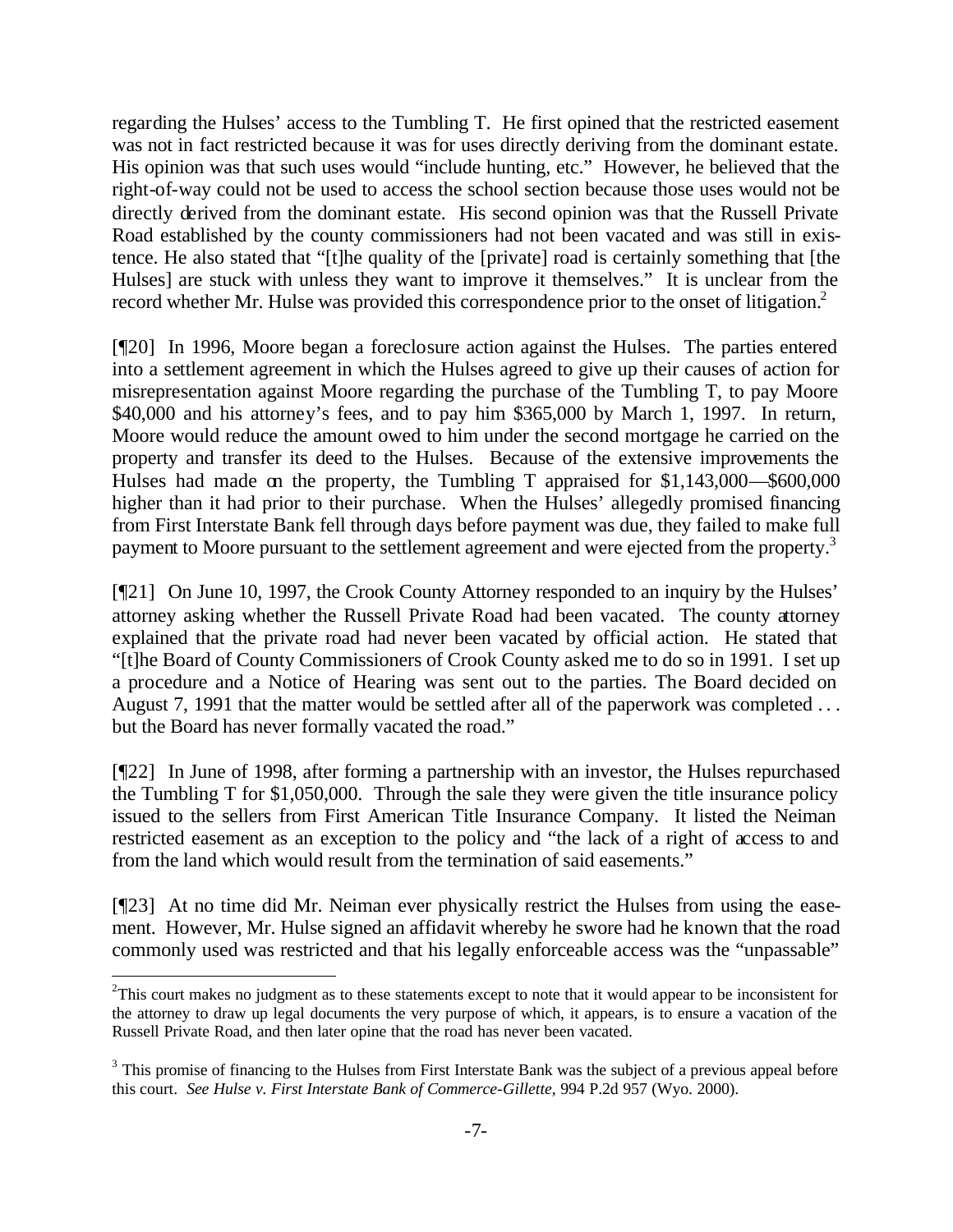vacated private road, he would not have purchased the property. Currently, the Hulses access the Tumbling T through other surrounding properties they purchased and do not use the Neiman restricted easement.

[¶24] On August 10, 1998, the Hulses brought suit against the defendants First American Title Company alleging breach of contract, negligence, fraud, and bad faith. They allege defendant BHJ, Inc. is liable for negligent misrepresentation and committed fraud through misrepresentation and non-disclosure of the fact that the Neiman easement was restricted. The district court entered summary judgment for the defendants on all claims. This timely appeal and cross-appeal followed.

#### *STANDARD OF REVIEW*

[¶25] Summary judgment is proper only when there are no genuine issues of material fact and the prevailing party is entitled to judgment as a matter of law. *Unicorn Drilling, Inc. v. Heart Mountain Irr. Dist.,* 3 P.3d 857, 860 (Wyo. 2000); *Mountain Cement Co. v. Johnson*, 884 P.2d 30, 32 (Wyo. 1994); W.R.C.P. 56(c). A material fact is any fact that, if proved, would have the effect of establishing or refuting an essential element of a claim or defense asserted by a party. *Century Ready-Mix Co. v. Campbell County Sch. Dist*., 816 P.2d 795, 799 (Wyo. 1991). We review a summary judgment in the same light as the district court, using the same materials and following the same standards. "We examine the record from the vantage point most favorable to the party opposing the motion, and we give that party the benefit of all favorable inferences which may fairly be drawn from the record." *Unicorn Drilling*, 3 P.3d at 860 (quoting *Four Nines Gold, Inc. v. 71 Constr., Inc.*, 809 P.2d 236, 238 (Wyo. 1991)). Summary judgment serves the purpose of eliminating formal trials where only questions of law are involved. *Blagrove v. JB Mechanical, Inc*., 934 P.2d 1273, 1275 (Wyo. 1997); *England v. Simmons*, 728 P.2d 1137, 1141 (Wyo. 1986). We review a grant of summary judgment by deciding a question of law de novo and afford no deference to the district court's ruling on that question. *Gray v. Norwest Bank Wyoming, N.A.*, 984 P.2d 1088, 1091 (Wyo. 1999); *Blagrove*, 934 P.2d at 1275; *Sammons v. American Auto. Ass'n*, 912 P.2d 1103, 1105 (Wyo. 1996).

#### *DISCUSSION*

#### *99-265*

[¶26] The district court granted summary judgment to the defendants, reasoning that because nothing in Wyoming's private road statutes indicates that an act of the county commissioners is required to vacate a private road and because Moore, the owner of the private road interest, clearly indicated an intent to abandon the private road, then Moore's abandonment was effective. Defendants First American and BHJ, Inc. appeal this conclusion and argue that official action by the board of county commissioners must be taken before a pri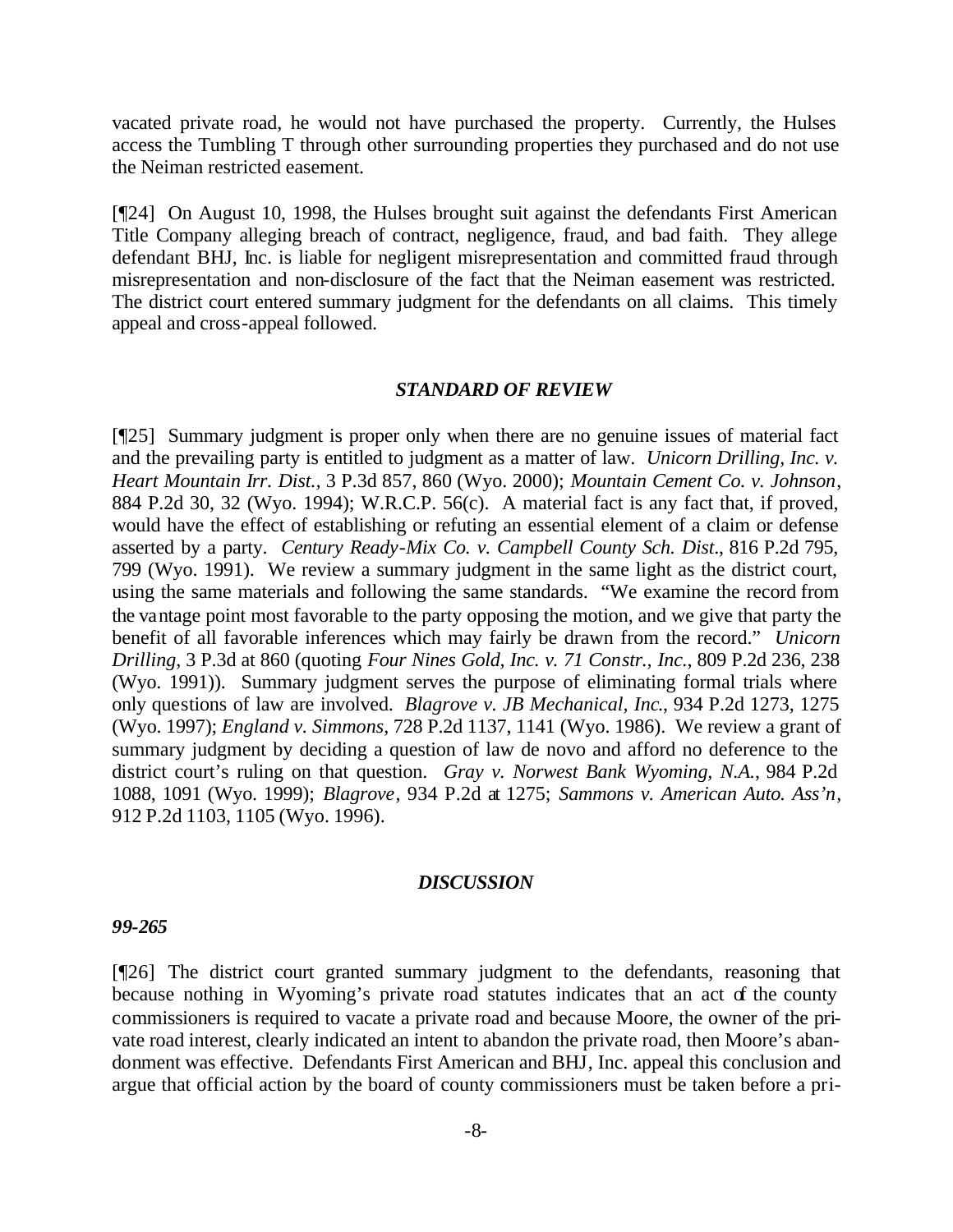vate road is vacated. We agree that private parties cannot unilaterally vacate private roads established pursuant to Wyo. Stat. Ann. § 24-9-101 *et seq.* and hold that official action by the board of county commissioners that granted a private road is necessary to vacate it.

[¶27] The version of Wyo. Stat. Ann. §§ 24-9-101 and -103 in effect when the private road in question was established provided in pertinent part:

> Any person whose land has no outlet to, nor connection with a public road, may apply in writing to the board of county commissioners of his county for a private road leading from his premises to some convenient public road. . . . Upon the hearing of the application, whether the owner or others interested appear or not, if the board finds that the applicant has complied with the law and that the private road is necessary, the board shall appoint three (3) disinterested freeholders and electors of the county, as viewers and appraisers, and shall cause an order to be issued directing them to meet on a day named in the order on the proposed road, and view and locate a private road according to the application therefor, and to assess damages to be sustained thereby . . . .

Wyo. Stat. Ann. § 24-9-101 (Lexis 1999), and

The viewers and appraisers so appointed . . . shall make a report to the county commissioners . . . and if the commissioners are satisfied that such report is just, and after payment by the applicant of all costs of locating such road, and the damages assessed by the viewers, the commissioners shall order such report to be confirmed and declare such road to be a private road, and the same shall be recorded as such.

Wyo. Stat. Ann. § 24-9-103 (Lexis 1999).

l

[¶28] Clearly, the statutes are silent as to the method or procedure required to vacate or abandon a private road.<sup>4</sup> However, we believe the same public interest and purpose that supplies the constitutional foundation for the creation of a private road by the board of county commissioners, as well as general principles of administrative law, necessitate procedural protections afforded by requiring official action to vacate a private road previously granted by official action.

<sup>&</sup>lt;sup>4</sup> The Wyoming Legislature extensively rewrote the private road act in 2000; however, the revised statutes do not provide for the manner in which a private road is vacated. *See* 2000 Wyo. Sess. Laws ch. 88, § 1.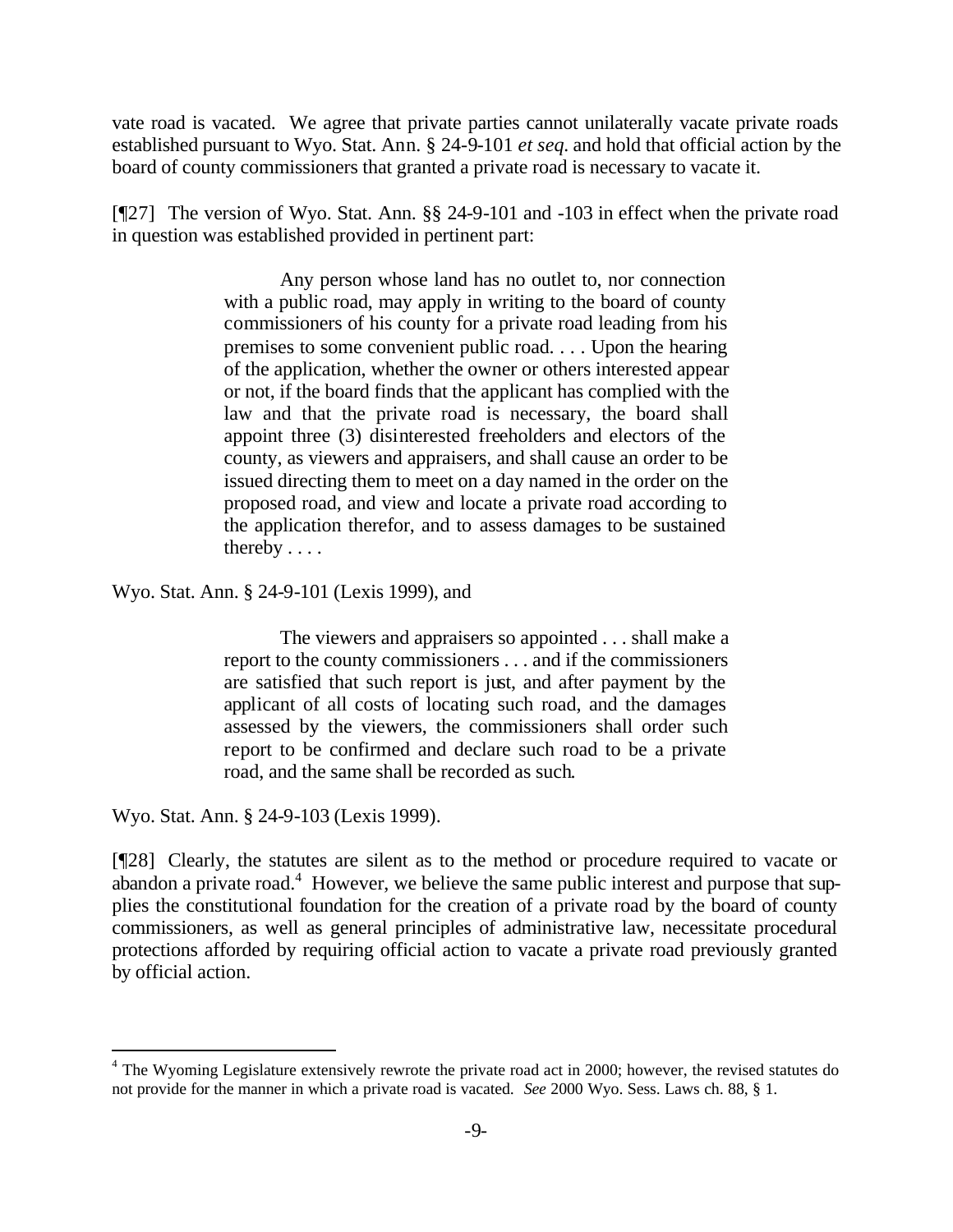[¶29] This court has long declared that Wyo. Stat. Ann. § 24-9-101 *et seq.* is rooted in the concept of a private way of necessity as stated in the eminent domain provision of the Wyoming Constitution, art. 1, § 32, which provides: "Private property shall not be taken for private use unless by the consent of the owner, except for private ways of necessity . . . nor in any case without due compensation." *See Martens v. Johnson County Bd. of Comm'rs,* 954 P.2d 375, 379 (Wyo. 1998); *Reaves v. Riley*, 782 P.2d 1136, 1137 (Wyo. 1989); *Snell v. Ruppert,* 541 P.2d 1042, 1045-46 (Wyo. 1975); *Meyer v. Colorado Cent. Coal Co.,* 39 Wyo. 355, 271 P. 212 (Wyo. 1928). Eminent domain is the State's right and power to appropriate private property to promote the general welfare. "Section 32, Art. 1, Wyoming Constitution is a recognition of the proposition that the uses there outlined while serving a private purpose indirectly benefit the general public. A private use is by constitutional edict given the force and effect of a public use." *Coronado Oil Co. v. Grieves*, 603 P.2d 406, 410 (Wyo. 1979) (citing *Grover Irrigation & Land Co. v. Lovella Ditch, Reservoir & Irrigation Co.,* 21 Wyo., 204, 131 P. 43 (1913)).

[¶30] In *Snell v. Rupert*, this court discussed the development of the use of eminent domain to establish a private road leading from the land of an individual to the nearest highway when he has no means of ingress and egress in any other manner. We accepted the premise that "[t]here is a public interest in giving access by individuals to the road and highway network of the state as a part and an extension thereof for economic reasons and the development of land as a resource for the common good, whether residential or otherwise." *Id.* 541 P.2d at 1046 fn.5 (citing 2A Nichols, *The Law of Eminent Domain*, (Rev. 3rd ed.) § 7.626). *See also* Jon W. Bruce and James W. Ely Jr., *The Law of Easements and Licenses in Land*, (Rev. ed. 1995) § 4.02[4].

[¶31] Wyoming's private road statutes provide the mechanism by which a landowner may petition the exercise of the State's eminent domain power to condemn a private road across another's property in order to establish access between his own property and a public road. It is important to note the Wyoming Legislature, through its adoption of Wyo. Stat. Ann. § 24-9-101 *et seq.*, vested the State's eminent domain power, not in the landlocked landowner, but in the board of county commissioners.

[¶32] In *Bush v. Duff,* we reversed what was in essence the grant of a private road by a district court as a violation of the separation of powers and reiterated, "the statute . . . grants the power and authority to establish a private road to the county commissioners in the respective counties. Those proceedings are administrative in nature and a function of the executive department of government." *Bush v. Duff*, 754 P.2d. 159, 165 (Wyo. 1988) (footnote omitted) (overruled on other grounds*, Ferguson Ranch, Inc. v. Murray*, 811 P.2d 287 (Wyo. 1991)). We have long held that the board's entry of order granting or denying the creation of a private road is final agency action, appeals from which are governed by Wyoming's Administrative Procedures Act.<sup>5</sup> Consequently, review by the district court is limited primarily to ensuring the board adhered to the governing statute and that its factual conclu-

 $5$  Wyo. Stat. Ann. § 16-3-114 (LexisNexis 2001).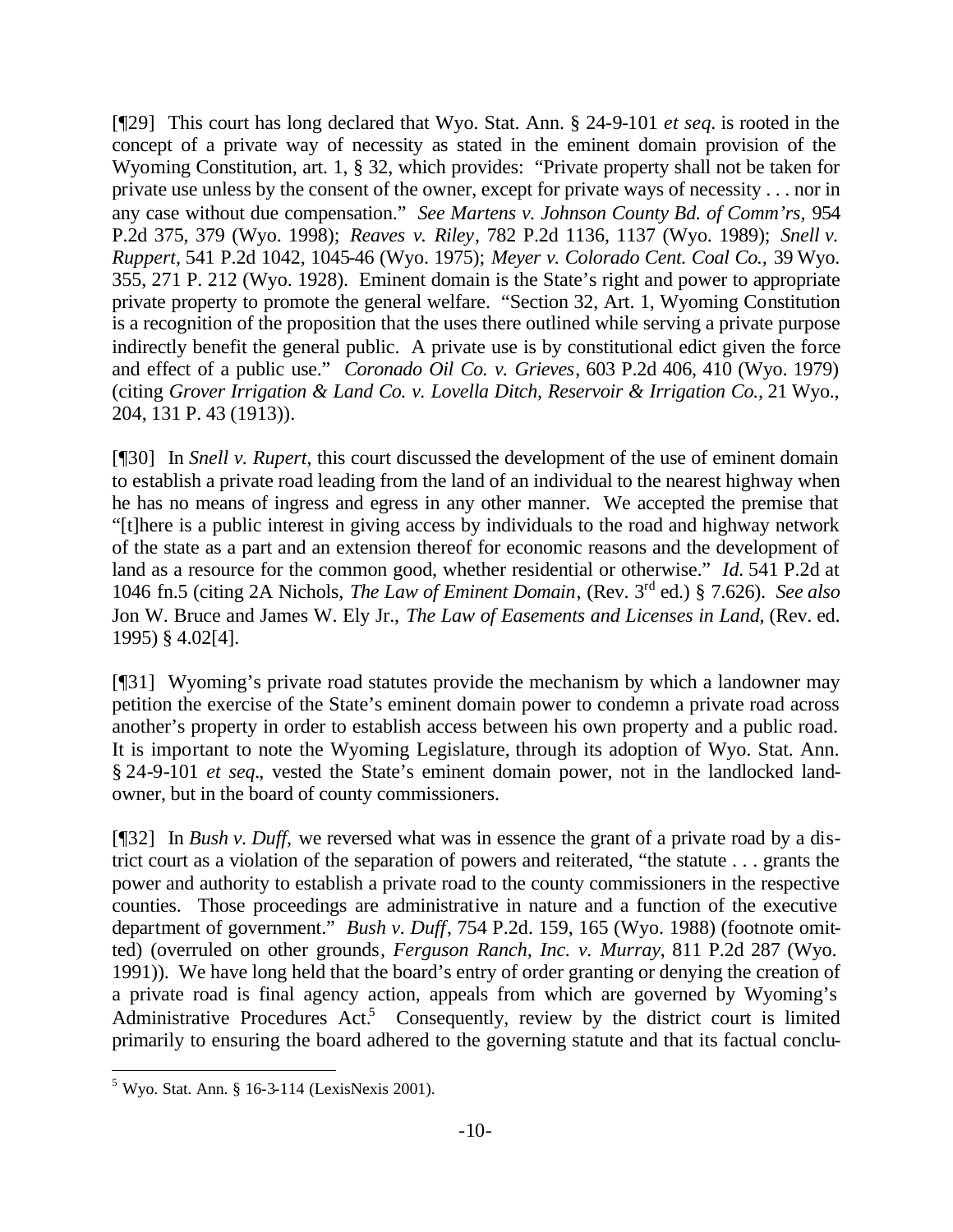sions are supported by substantial evidence. *McGuire v. McGuire,* 608 P.2d 1278, 1285 (Wyo. 1980); *Miller v. Bradley,* 4 P.3d 882, 886 (Wyo. 2000). Accordingly, just as we decline to recognize the power of individual parties to nullify agency orders by private agreement in other arenas of administrative law, we likewise decline to do so merely because the agency order establishes a private road across an individual landowner's private property.

[¶33] Moreover, this court has held the right to condemn a way of necessity under constitutional and statutory provisions is an expression of public policy against landlocking property and rendering it useless. *See Coronado Oil,* 603 P.2d at 410 (citing *Franks v. Tyler*, 531 P.2d 1067 (Okla.App. 1974)). As a consequence, the statute provides that any grant of a private road under its provisions requires a finding by the board that the property owner seeking its creation has no legally enforceable access to a public road and that the private road is "necessary" before it may enter its order declaring the creation of the private road. Wyo. Stat. Ann. §§ 24-9-101, -103. Therefore, we think the public policy against landlocking property that justifies exercise of the State's eminent domain power as given legislative effect within the private road statutes implicitly requires a contrary finding by the board of county commissioners before an established private road may be vacated.

[¶34] In so holding, we recognize that the public's interest in promoting the productive use of land furthered by giving individuals access to the road and highway network of the state justifies the official declaration of a private road and its official vacation; however, we remain conscious of the fact that the property interest in the road created by the board of county commissioners at all times is a *private* interest. *See Nixon v. Edwards,* 72 Wyo. 275, 292-93, 264 P.2d 287, 294 (Wyo. 1953). Moreover, this court is cognizant that the board of county commissioners has only those powers provided by statute. *Dunning v. Ankney*, 936 P.2d 61, 64-65 (Wyo. 1997); *McGuire v. McGuire*, 608 P.2d at 1287.

[¶35] Accordingly, we expressly hold that a board of county commissioners' duties in vacating established private roads are principally ministerial. The Board shall enter the order vacating a private road and cause such vacation to be entered in the public record upon the fulfillment of the following requirements. First, the owner of the previously landlocked property, lack of access to which necessitated the creation of the private road, and any landowner over whose property the private road passes must agree in writing to the vacation. Second, the board must find that the affected property will continue to maintain alternate, legally enforceable, unrestricted access to a public road, such that the vacation will not cause landlocking of the property. We are confidant the procedural safeguards put in place by this holding strike an appropriate balance between the public's interest in efficient use of the state's constitutional power of eminent domain and an individual landowner's interests in the unfettered use and enjoyment of his/her private property.<sup>6</sup>

<sup>&</sup>lt;sup>6</sup> Because the private road statute is silent as to the method by which such roads are vacated, should the Wyoming Legislature prefer another construction their will may be expressed by statutory amendment.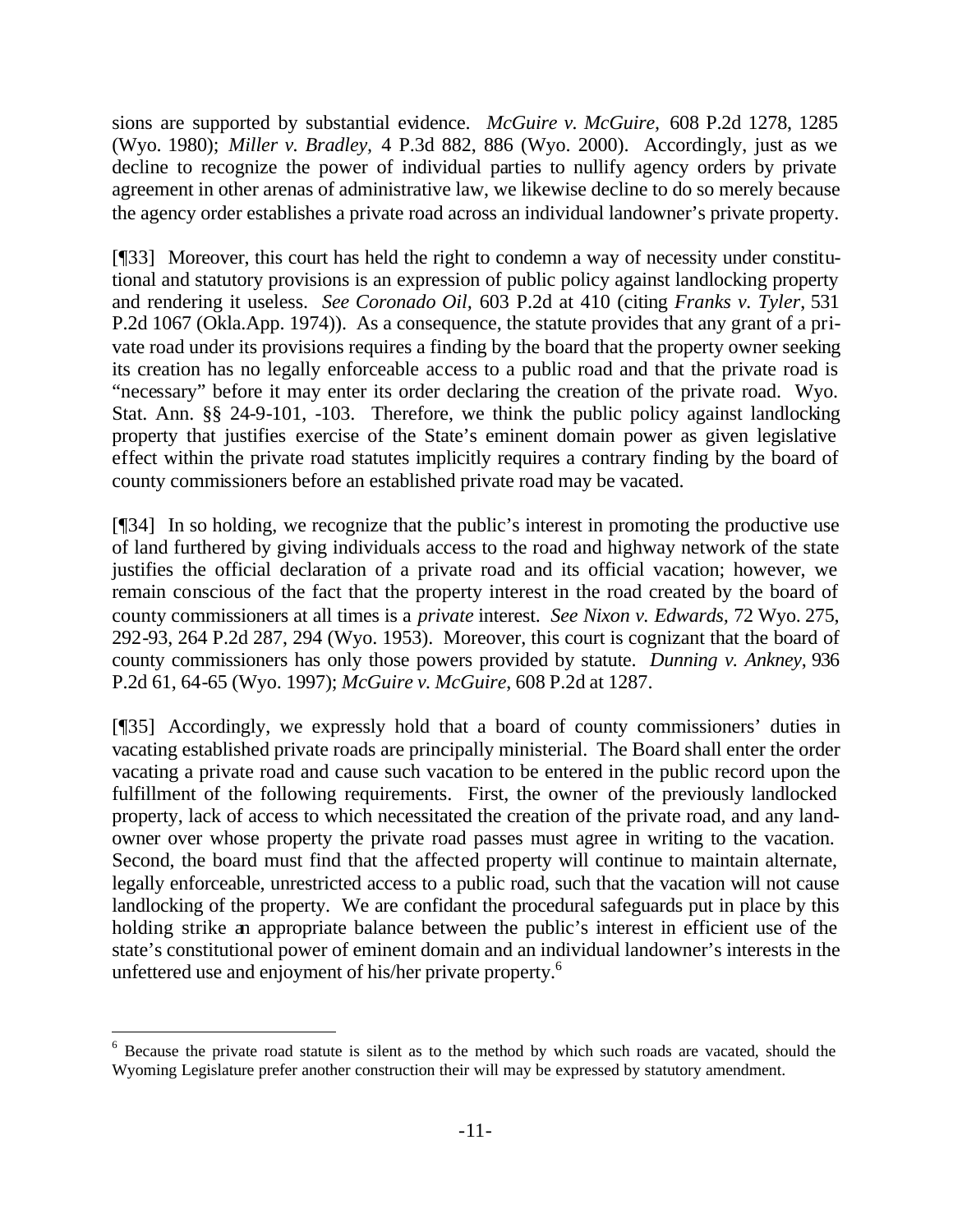#### *99-256*

#### *Claims against defendants First American*

[¶36] The Hulses contend that defendants First American owed them a duty, as the insureds under defendants' issued title policy, to search and disclose any reasonably discoverable defects and encumbrances of title. They further contend this duty was breached when First American failed to list the recorded Neiman restricted easement on the commitment or policy and that this nondisclosure caused them substantial damages. "Essential to any negligence cause of action is proof of facts which impose a duty upon defendant. The question of the existence of a duty is a matter of law for the court to decide." *Hamilton v. Natrona County Education Ass'n*, 901 P.2d 381, 384 (Wyo. 1995) (quoting *Goodrich v. Seamands*, 870 P.2d 1061, 1064 (Wyo. 1994)). A duty may arise by contract, statute, common law, or when the relationship of the parties is such that the law imposes an obligation on the defendant to act reasonably for the protection of the plaintiff. *Hamilton,* 901 P.2d at 384; *Goodrich*, 870 P.2d at 1064; *Caterpillar Tractor Co. v. Donahue*, 674 P.2d 1276, 1280 (Wyo. 1983).

[¶37] The Hulses first argue that the defendants' duty to search and disclose is implied by the contract itself, either from First American's issuance of its preliminary commitment or its listing of some defects in the title as implying to the insured that a search was made to uncover those defects. We disagree. This court has often stated when interpreting an insurance contract, we follow general tenets of contract construction. *Ahrenholtz v. Time Ins. Co*., 968 P.2d 946, 949 (Wyo. 1998); *Squillace v. Wyo. State Employees' and Officials' Group Ins. Bd.*, 933 P.2d 488, 491 (Wyo. 1997). We delineated our rules of insurance contract construction in *St. Paul Fire & Marine Ins. Co. v. Albany County Sch. Dist. No. 1,* 763 P.2d 1255, 1258 (Wyo. 1988) (citations omitted):

> The interpretation of a written contract is done by the court as a matter of law. An exception to construing insurance policies as other contracts has been observed by this Court where the language of the policy is ambiguous, in which case the policy must be strictly construed against the insurer. Ambiguity, however, is not generated by a subsequent disagreement between the parties as to the meaning of the policy. Further, the language of an insurance policy will not be "tortured" in order to create an ambiguity.

> If the policy language is clear and unambiguous, the rule of strict construction against the insurer does not apply, and the policy must be interpreted in accordance with the ordinary and usual meaning of its terms. The parties to an insurance contract are free to incorporate within the policy whatever lawful terms they desire, and the courts are not at liberty, under the guise of judicial construction, to rewrite the policy.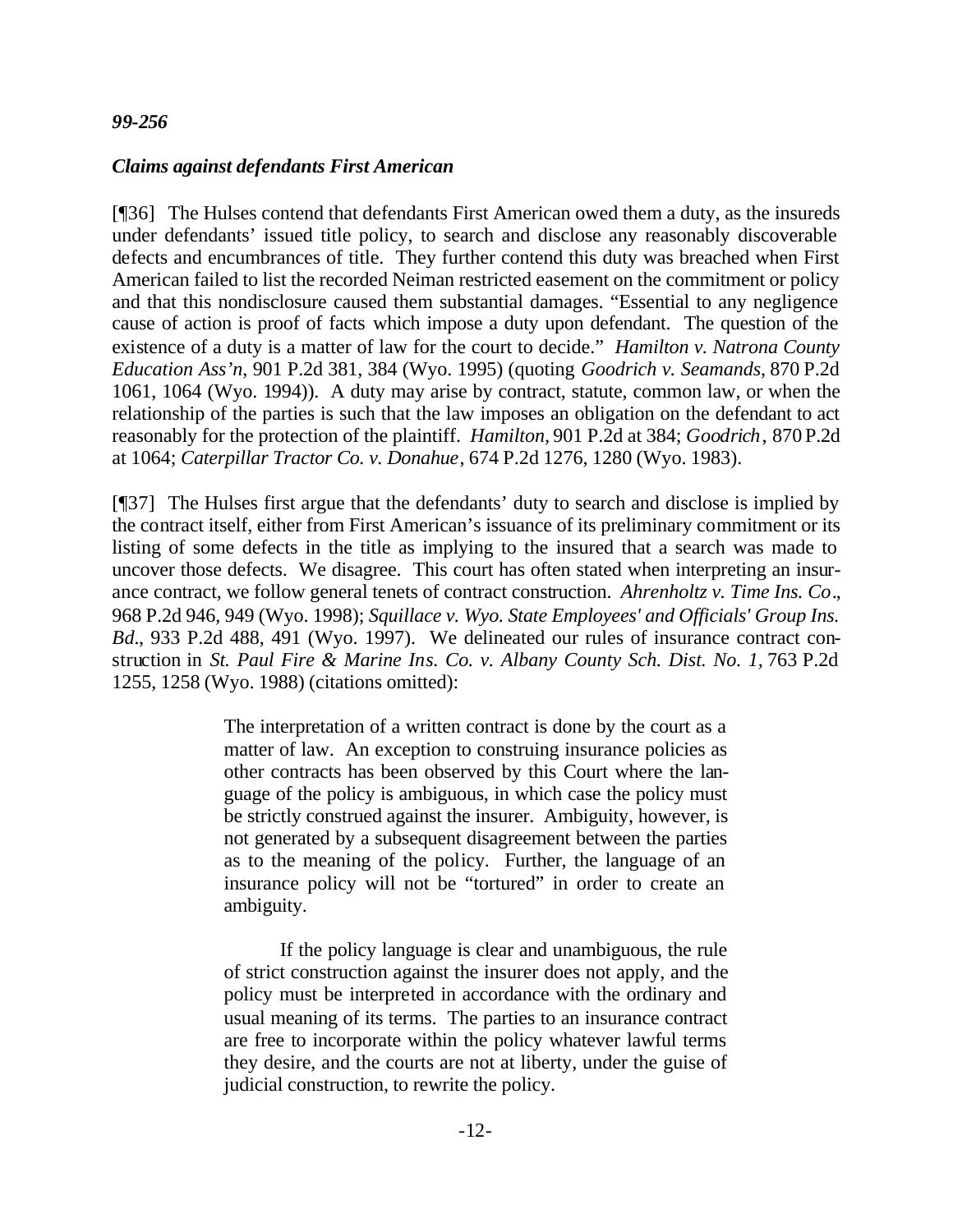[¶38] We have carefully read both the Commitment and the Policy issued by the defendant First American and cannot find any language expressing an intent to impose a duty to search the records for benefit of the insured, nor any language from which such a duty may be implied. The information page attached to the Commitment expressly stated: "the Title Insurance Commitment is a legal contract between you and the Company. It is issued to show the basis on which we will issue a Title Insurance Policy to you. The Policy will insure you against certain risks to the land title, subject to the limitations shown in the Policy."

[¶39] Plaintiffs point to the decisions of other courts holding that title insurance policies must be construed so as to give the insured the protection which they reasonably had a right to expect, thus implying a duty to search the record and disclose its findings to the insured. However, this court has declined to apply the "reasonable expectations" theory of recovery in insurance contract cases in the face of clear and unambiguous policy terms. *See Ahrenholtz v. Time Ins. Co*., 968 P.2d 946, 949-50 (Wyo. 1998); *Pribble v. State Farm Mutual Auto. Ins. Co*., 933 P.2d 1108, 1113-14 (Wyo. 1997). In the instant case, we find nothing in the language of the contracts between the parties which gives rise to even an ambiguity as to the defendants' obligation to search the record for the benefit of the insured; therefore, the doctrine of reasonable expectations is inapplicable. Defendant First American clearly had no duty, express or implied, under the Commitment or the Policy to search the records, and any search it may have actually undertaken was undertaken solely for its own protection as indemnitor against losses covered by its policy. Therefore, we hold that First American breached no contractual duty to the Hulses by failing to list the recorded Neiman restricted easement on either the Commitment or Title Insurance Policy issued to them.

[¶40] The plaintiffs alternatively urge this court to recognize that the defendant American Title Insurance Company had a duty arising in tort to make a reasonable search of the record and disclose any defects and encumbrances of title to them as the insureds. Whether a title insurer may be liable in tort for negligently failing to discover and disclose defects in title has been the subject of debate in many courts and commentary but is an issue of first impression before this court. Courts in other jurisdictions are split on the question. Some have concluded that a title company should be liable in tort if it negligently fails to discover and disclose a defect. *See e.g., Title Ins. Co. of Minnesota v. Costain Arizona, Inc.*, 791 P.2d 1086, 1090 (Ariz.App. 1990); *Shada v. Title & Trust Co. of Florida,* 457 So.2d 553, 557 (Fla.App. 1984); *Ford v. Guarantee Abstract & Title Co.*, *Inc.*, 553 P.2d 254, 266 (Kan. 1976); *Heyd v. Chicago Title Ins. Co.,* 354 N.W.2d 154, 158 (Neb. 1984). *See generally,*  Joyce Dickey Palomar, *Title Insurance Companies' Liability for Failure to Search Title and Disclose Record Title*, 20 Creighton L.Rev. 455 (1987). The theory is that once the title insurer takes on the responsibility of doing some type of title search and disclosing some defects, the company has a duty to one it knows may rely on those services to search and disclose fully and accurately. *See* Jay M. Zitter, Annotation, *Title Insurer's Negligent Failure to Discover and Disclose Defect as Basis for Liability in Tort,* 19 A.L.R.5th 786 (1994).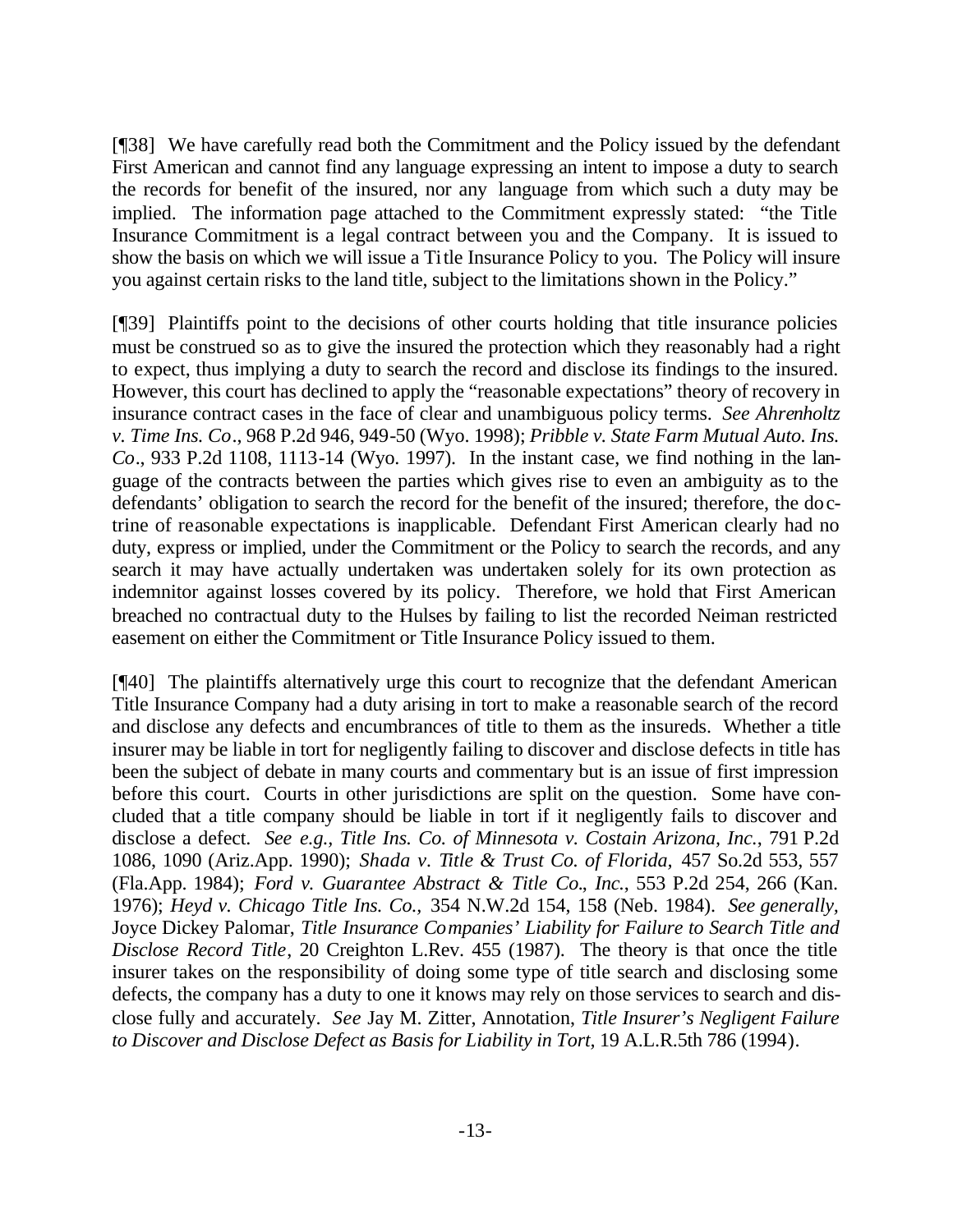[¶41] In contrast, other courts have refused to impose tort liability on title insurance companies. *See e.g,. Brown's Tie & Lumber Co. v. Chicago Title Co. of Idaho*, 764 P.2d 423, 427 (Idaho 1988); *Horn v. Lawyers Title Ins. Corp.,* 557 P.2d 206, 208 (N.M. 1976); *Stewart Title Guaranty Co. v. Cheatham,* 764 S.W.2d 315, 319 (Tex.App. 1988); *Greenberg v. Stewart Title Guaranty Co.*, 492 N.W.2d 147, 152 (Wis. 1992). These courts reason that because a title insurer does not purport to act as anything other than an insurance company, no tort liability exists unless the insurer has voluntarily assumed a duty of searching title for the insured's benefit in addition to the contract to insure title. They further conclude that the issuance of a preliminary report or title commitment is not an independent assumption of a duty to search and disclose reasonably discoverable defects. We find this reasoning persuasive especially in light of our own state statutes on the subject of title insurance.

[¶42] Wyo. Stat. Ann. § 26-23-303(a)(xvii) (LexisNexis 2001) defines a "commitment" as synonymous with the term "report." If issued prior to the issuance of a policy, the commitment "constitutes a statement of the terms and conditions upon which the insurer is willing to issue its policy but is not a title policy. Neither a title policy nor a report issued prior to the issuance of a title insurance policy is an abstract of title." Some courts have recognized a title insurer's tort liability on the basis that the issuance of a preliminary commitment occurs weeks prior to the actual issuance of the insurance policy. In doing so, they have equated the commitment to an abstract of title and thus the title insurance company's duty of care to that of an abstractor. *See e.g., First American Title Ins. Co., Inc. v. First Title Serv. Co. of the Florida Keys, Inc.*, 457 So.2d 467, 472-74 (Fla. 1984); *Heyd,* 354 N.W.2d at 158. Wyoming statute clearly prevents this court from making that analogy. We cannot premise a title insurer's tort liability on the mere fact of issuance of a title insurance commitment.<sup>7</sup>

[¶43] Moreover, we think the better analysis in determining whether to establish a title insurer's tort duty for reasonable search and disclosure recognizes that the relationship between the insured and the title insurance company is essentially contractual. Accordingly, we hereby adopt the reasoning of the New Jersey Supreme Court in *Walker Rogge, Inc. v. Chelsea Title & Guaranty Co.,* 562 A.2d 208, 220 (N.J. 1989):

> Although we recognize that an insured expects that a title company will conduct a reasonable title examination, the relationship between the company and the insured is essentially contractual. The end result of the relationship between the title company and the insured is the issuance of the policy. To this extent, the relationship differs from other relationships conceivably sounding in both tort and contract, such as the relationship between physician and patient . . . . By contrast, the title

 $7$ This is not to imply that Wyoming's Title Insurance Act fails to contemplate that title insurers will act as abstractors of title. The Act is replete with provisions relating to insurers searching records and abstracting title. However Wyoming statutes expressly indicate that an insurer is not acting as an abstractor when issuing a title "commitment."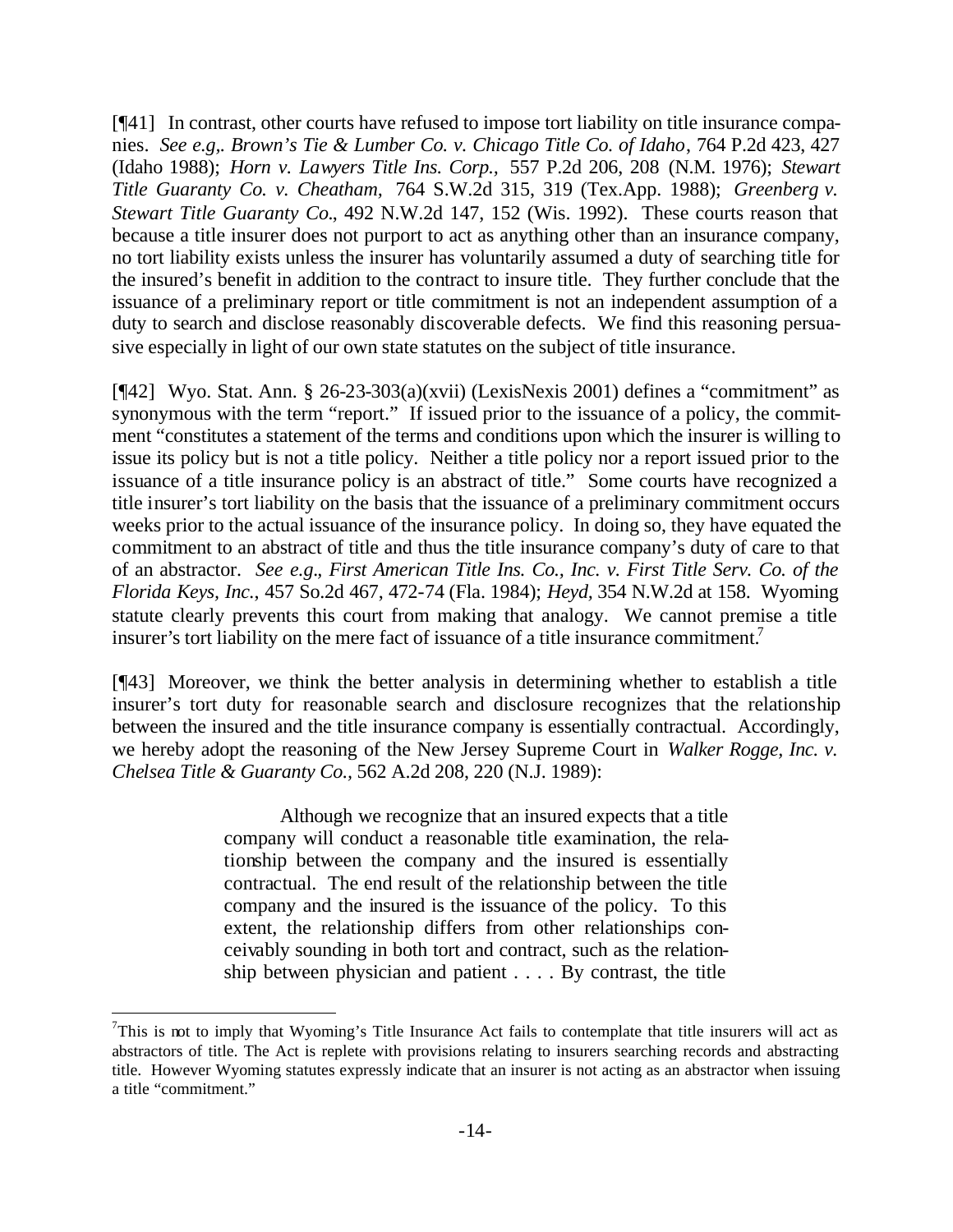company is providing not services, but a policy of insurance. That policy appropriately limits the rights and duties of the parties.

From this perspective, the insured expects that in consideration for payment of the premium, it will receive a policy of insurance. The insurer's expectation is that in exchange for that premium it will insure against certain risks subject to the terms of the policy. If the title company fails to conduct a reasonable title examination or, having conducted such an examination, fails to disclose the results to the insured, then it runs the risk of liability under the policy. In many, if not most, cases conduct that would constitute the failure to make a reasonable title search would also result in a breach of the terms of the policy.

[ $[$ 44] This analysis is supported by Wyo. Stat. Ann. § 26-23-303(a)(xxi) which defines a title insurance policy as:

> [A] contract wherein, subject to the stated terms and conditions, a title insurer insures, guarantees or indemnifies owners of real or personal property or the holders of liens and encumbrances thereon or others interested therein against loss or damage suffered by reason of:

(A) Defects in, adverse claims, liens or encumbrances in the title to the stated property;

(B) Unmarketability of the title to the stated property;

(C) Guaranteeing, warranting or otherwise insuring by a title insurance company the correctness of searches relating to the title to property;

(D) Defects in the authorization, execution or delivery of an encumbrance upon such property;

(E) The insuring by a title insurance company the validity and enforceability of evidences of indebtedness secured by an encumbrance upon the title or interest in such property;

(F) The invalidity, unenforceability or loss of priority of an insured mortgage resulting from a change in rate of inter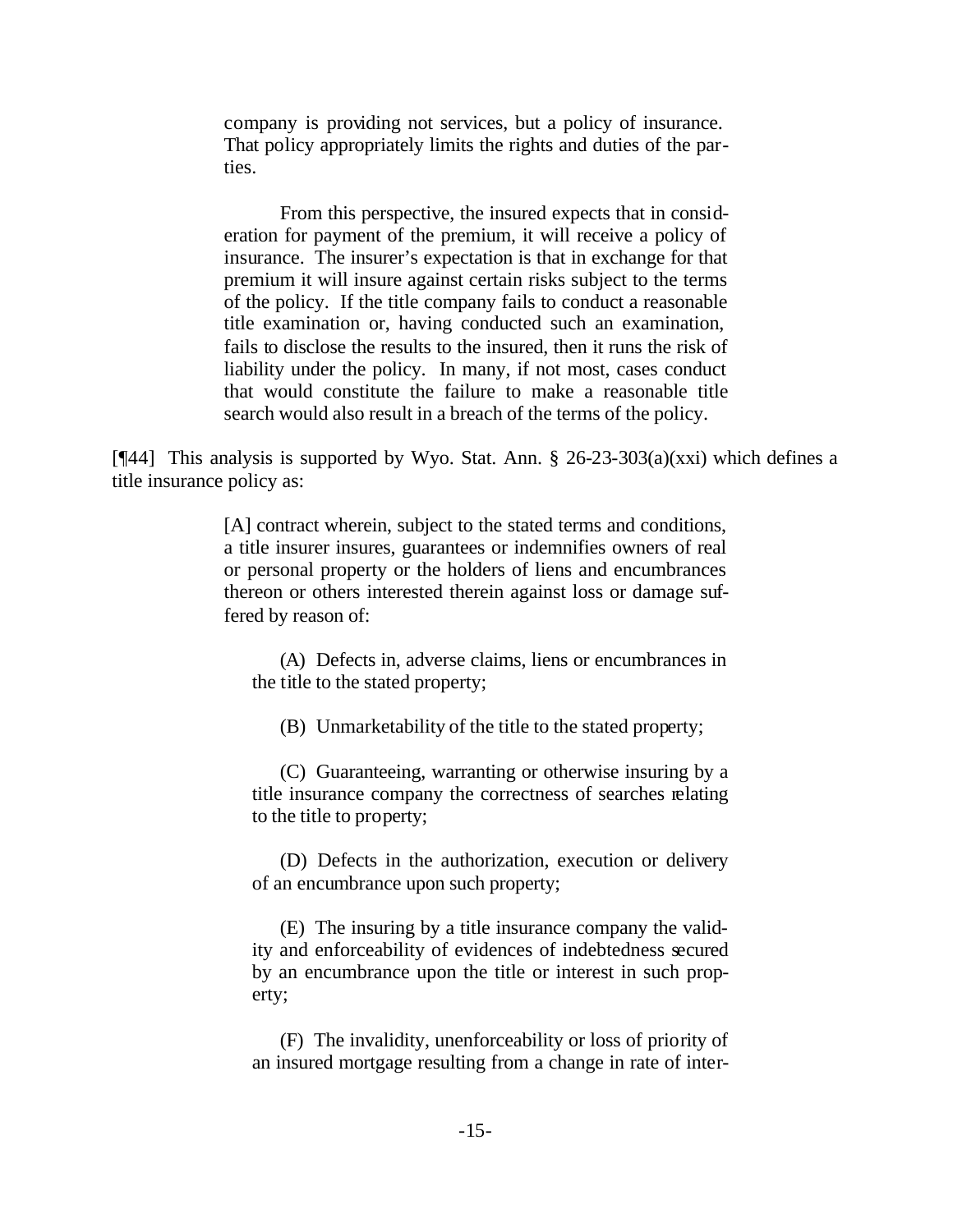est or principal balance, or both, which change is in accordance with the provisions of the insured mortgage.

[¶45] Clearly, according to the plain language of Wyoming statute, the duty owed to an insured that arises through the issuance of a title insurance policy is contractual and subject to the policy's stated terms and conditions. Subsection (C) demonstrates that a title insurance policy *may* guarantee by a title insurance company the correctness of searches relating to the property, however, as in general, this particular guarantee is subject to the terms and conditions of the policy. In *Snyder v. Lovercheck*, we declined to recognize the tort of negligent misrepresentation against a seller arising from a contract between sellers and purchasers of real estate. We cited with approval *Ford Motor Credit Co. v. Suburban Ford*, 699 P.2d 992, 998 (Kan. 1985) *cert. denied*, 474 U.S. 995, 106 S.Ct. 409 (1985), for the proposition that, "a contract action cannot become a tort action by simply saying so . . . when parties' difficulties arise directly from a contractual relationship, the resulting litigation concerning those difficulties is one in contract no matter what words the plaintiff may wish to use in describing it." *Snyder v. Lovercheck*, 992 P.2d 1079, 1088 (Wyo. 1999).

[¶46] Finally, some courts have recognized a title insurer's duty in tort to undertake a reasonable search and disclosure for the benefit of the insured. These cases are premised in part upon state underwriting standards statutes which provide generally that no title insurance policy may be written unless and until the title insurance company has caused to be conducted a *reasonable examination* of the title. *Ruiz v. Garcia*, 850 P.2d 972, 975 (N.M. 1993); *Cottonwood Enterprises v. McAlpin*, 810 P.2d 812, 815 (N.M. 1991). However, Wyoming's underwriting standard statute § 26-23-308(a) (LexisNexis 2001) merely provides that "[n]o title insurance policy as to property in this state shall be written unless it is based upon *adequate evidence* of the current condition of title certified in writing as of the date of the policy . . . ." (Emphasis added.) Even were we somehow to find that this statutory language imposed a duty on insurers to reasonably search the public record and disclose their findings, Wyoming Statute § 26-23-334(b) (LexisNexis 2001) precludes us from creating a private cause of action on this basis when it expressly states, "[t]his article is enforceable only by the commissioner and shall not create any private cause of action or other private legal recourse."

[¶47] In conclusion, should the Wyoming Legislature choose to recognize a public policy behind requiring title insurance companies to conduct title searches with reasonable care and disclose those results to their insured, they may create that duty by statute. However, at this time, for the foregoing reasons, we decline to do so by judicial enactment.

[¶48] The Hulses next contend that First American committed fraud when its employee Marie Jackson deliberately removed the Neiman restricted easement from the title commitment and subsequently issued title policy. They further contend they were damaged when they relied on this information or, more accurately, lack of information. This contention amounts to a claim of fraudulent nondisclosure and fraudulent concealment. *Sundown, Inc. v. Pearson Real Estate Co., Inc.*, 8 P.3d 324, 331 (Wyo. 2000); *Richey v. Patrick,* 904 P.2d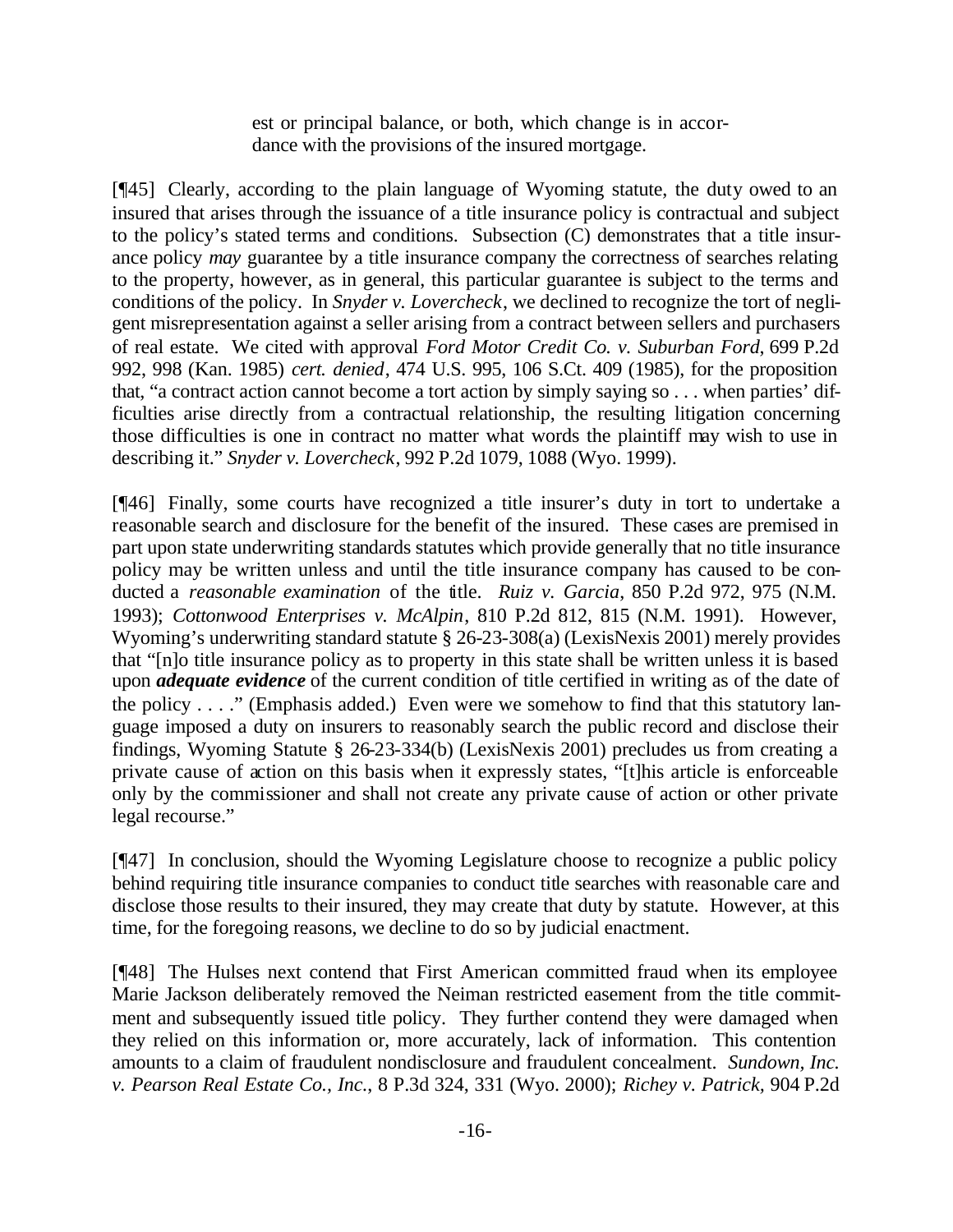798, 801 (Wyo. 1995) (citing *Restatement (Second) Torts* § 551, 550 (1977)). We recently said in *Sundown*, "[b]efore nondisclosure or fraudulent concealment can be considered, [the plaintiff] must show that [the defendant] had a duty to disclose the information." *Id.* 8 P.3d at 331 (citing *Burman v. Richmond Homes Ltd.* 821 P.2d 913, 918 (Colo.App. 1991)). As we have previously discussed within this opinion, First American owed no duty to disclose the restricted easement to its insureds, the Hulses, thus they committed no fraud by failing to do so. Further, we note as a purely factual matter because the contract between the parties is one of indemnity, by choosing not to list the restricted easement as an exception to the policy, First American increased its own risk of coverage under the contract in insuring against a lack of access to and from the land. This action can hardly be deemed to have harmed the Hulses.

[¶49] The Hulses next contend that First American acted in bad faith by denying coverage under its policy for "lack of a right of access to and from the land" without a reasonable basis for doing so. This court adopted the tort of bad faith in regard to denial of claims by insurance companies in *McCullough v. Golden Rule Ins. Co.,* 789 P.2d 855 (Wyo. 1990). There we said the appropriate test to determine bad faith is the objective standard that the validity of the denied claim was not "fairly debatable." *Id.* at 860. We explained that the "fairly debatable standard" is premised upon the logic that if a realistic question of liability does exist, the insurance carrier is entitled to reasonably pursue that debate without exposure to a claim of violation of its duty of good faith and fair dealing. *Id.* Following *McCullough,* we have reiterated our support for the "fairly debatable" standard, continuing to hold that "[t]he tort of bad faith can be alleged only if the facts pleaded would, on the basis of an objective standard, show the absence of a reasonable basis for denying the claim, *i.e.*, would a reasonable insurer under the circumstances have denied or delayed payment of the claim under the facts and circumstances." *Id.* (citing *Anderson v. Continental Ins. Co.*, 271 N.W.2d 368, 376- 77 (Wis. 1978)); *Kirkwood v. Cuna Mutual Ins. Society,* 937 P.2d 206, 211 (Wyo. 1997); *Darlow v. Farmer's Ins. Exch.*, 822 P.2d 820, 823 (Wyo. 1991).

[¶50] Under this standard, the district court was correct in granting summary judgment to the defendants First American. Even if viewing the facts in the light most favorable to the Hulses, we cannot but conclude that any reasonable insurer would have denied or delayed payment under the facts and circumstances before us. Title Policy No. 18-03038-0 issued by defendants First American insured against loss or damage by reason of a "lack of a right of access to and from the land." However, at no point in the Hulses' possession of the Tumbling T did they ever lack a right of access to and from the land. As previously discussed, the Russell Private Road was never effectively vacated. The Hulses maintained, and continue to maintain, legally enforceable unrestricted access across the Neiman property by way of this road. While its physical condition may not be satisfactory to them, the policy does not insure the physical condition of the roadway, but rather whether it provides a legal right of access. Only defects shown in the public record relating to a legal right of access are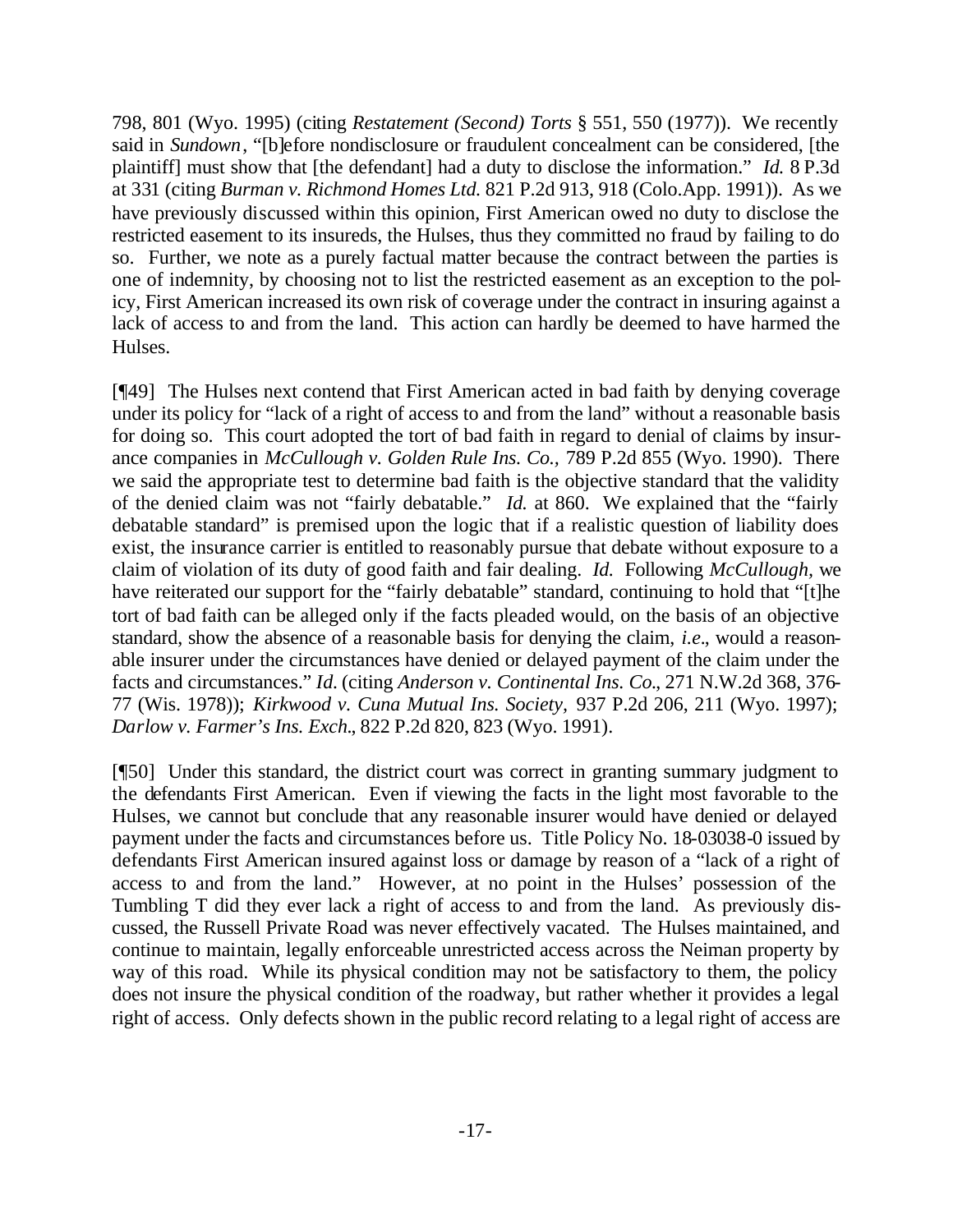covered under the policy.<sup>8</sup> See Hocking v. Title Ins. & Trust Co., 234 P.2d 625 (Ca. 1951); s*ee generally,* Charles Plovanich, Annotation, *Defect in, or Condition of, Adjacent Land or Way as Within Coverage of Title Insurance Policy*, 8 A.L.R.4th 1246 § 4[c] (1981). In summary, having determined there is no genuine issue as to any material fact on the plaintiffs' claims against defendants First American, we affirm the district court's grant of summary judgment in their favor.

### *Claims against Defendant BHJ, Inc.*

[¶51] The Hulses appeal the district court's grant of summary judgment for the defendant BHJ, Inc., a licensed real estate brokerage, for the acts of its agent Amory Hubbard on claims they label negligent misrepresentation and fraud. We take this opportunity to clarify the duties owed by licensed real estate brokers, agents, and salespersons and the causes of action that may arise as a result of an alleged breach of those duties.

[¶52] The Hulses assert a claim of negligent misrepresentation against defendant BHJ, Inc. citing *Restatement (Second) Torts* § 552. In *Richey v. Patrick*, a case involving claims by purchasers of real property against lay sellers, we discussed the tort of negligent misrepresentation as found in the *Restatement* and stated that in order for there to have been a negligent misrepresentation, the plaintiff must show that

> [o]ne who, in the course of his business, profession or employment, or in any other transaction in which he has a pecuniary interest, supplies false information for the guidance of others in their business transactions, is subject to liability for pecuniary loss caused to them by their justifiable reliance upon the information, if he fails to exercise reasonable care or competence in obtaining or communicating the information.

*Richey,* 904 P.2d 798, 802 (Wyo. 1995).

l

[¶53] In *Richey*, we found that the sellers had not "supplied false information," as required by the claim, because the sellers had not supplied *any* information to the purchasers. We said, "[a] nondisclosure of information cannot support a claim of misrepresentation; since nothing has been represented, an essential element of the claim is missing." *Id.* at 802 (citing *Burman v. Richmond Homes, Ltd.*, 821 P.2d 913, 919 (Colo.App. 1991)). We went on to hold that the crux of the purchasers' complaint was that the sellers should have informed them of a material fact, they owed a duty to do so, and it was this nondisclosure that caused the plaintiff's damage. In *Richey,* we then clarified that the appropriate claim was one for negligent nondisclosure as found within *Restatement (Second) Torts* § 551. However, we

 $8$  Thus, had we determined that the Neiman restricted easement provided the only access to the Tumbling T, because a restriction on use is a defect, and as this defect was well established in the public record, First American may have been liable under its policy.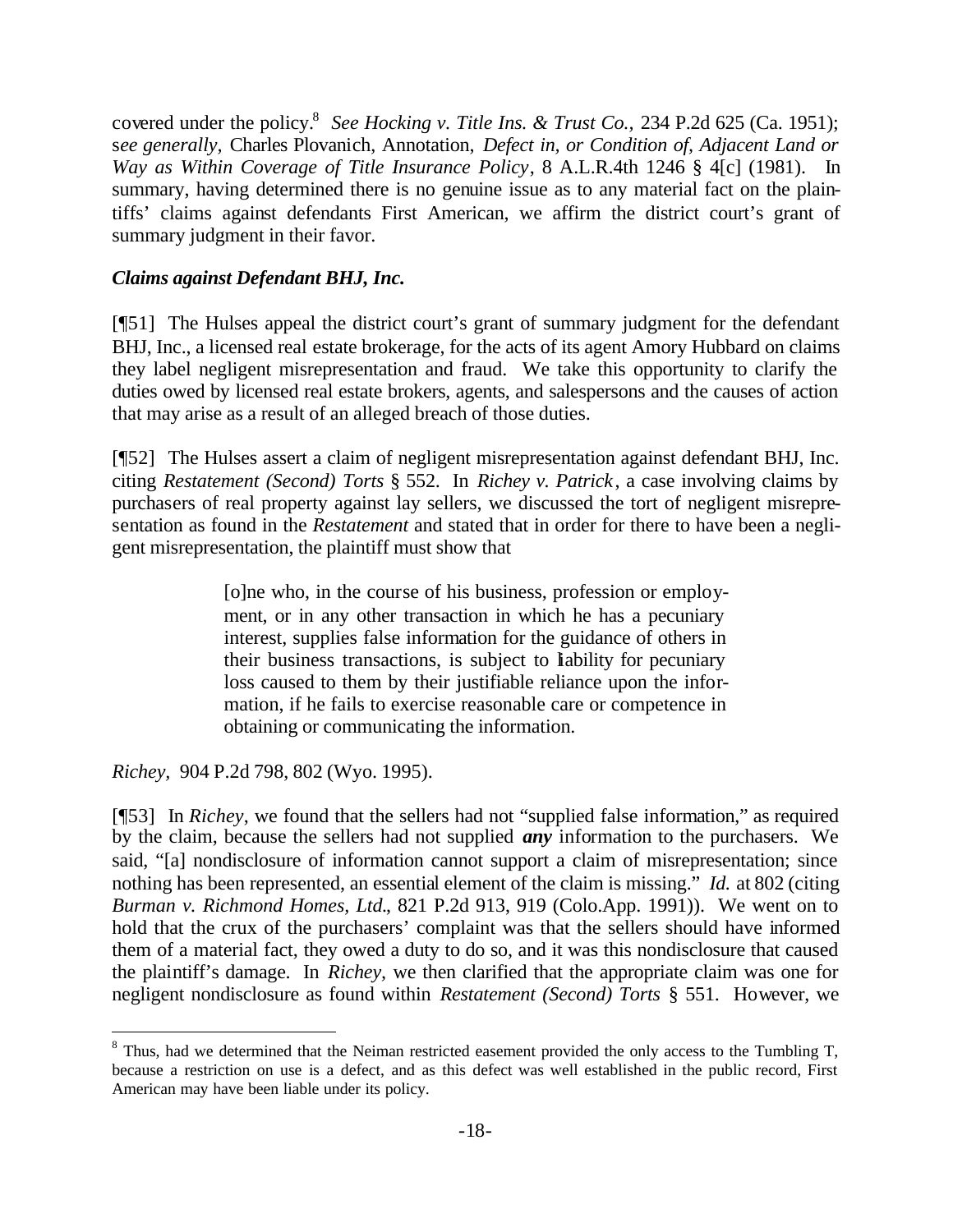declined to apply the *Restatement* section to the plaintiffs' claim because we reasoned that the "as is" clause contained within the purchase contract signed by the sellers and purchasers placed the risk of discovery of adverse material facts upon purchasers of real estate. Thus, we recognized the relationship between the parties was essentially contractual and held that when a contract places the burden on the purchaser to discover defects, they are barred from seeking relief for negligent nondisclosure.

[¶54] Likewise, in our recent case of *Snyder v. Lovercheck,* we addressed as an issue of first impression whether a purchaser of realty could even bring a claim of negligent misrepresentation, a tort action, against a seller when the relationship between the parties arises in contract. Again, we held that the contractual relationship is controlling. When purchasers of realty sign contracts with disclaimers and merger clauses stating that the purchaser is not relying on the representations of the sellers or their agents as to the condition of the property, the contract has allocated the risks of loss resulting from the purchaser's reliance on the seller's representations to the purchaser. In reasoning to our ultimate conclusion, this court had an extended discussion of the distinction between duties arising by tort and those arising by contract. We said:

> Tort law proceeds from a long historical evolution of externally imposed duties and liabilities. Contract law proceeds from an even longer historical evolution of bargained-for duties and liabilities. The careless and unnecessary blanket confusion of tort and contract would undermine the carefully evolved utility of both.

> In tort, the legislatures and the courts have set the parameters of social policy and imposed them on individual members of society without their consent. The social policy in the field of contract has been left to the parties themselves to determine, with judicial and legislative intervention tolerated only in the most extreme cases. Where there has been intervention, it has been by the application of well established contract doctrines, most of which focus on threats to the integrity of the bargaining process itself such as fraud or extreme imbalance in bargaining power.

*Snyder v. Lovercheck,* 992 P.2d at 1087.

[¶55] As illustrated by our holdings in *Richey* and *Snyder*, this court continues to value the freedom to contract between sellers and purchasers of realty. We recognize that the parties to the contract may allocate the risks of loss as they so choose. Having done so, absent proof of fraud, we generally allow the unambiguous language found in the parties' contract to control the scope of subsequent litigation. We have been exceedingly reluctant to introduce tort principles into claims that are essentially contract actions.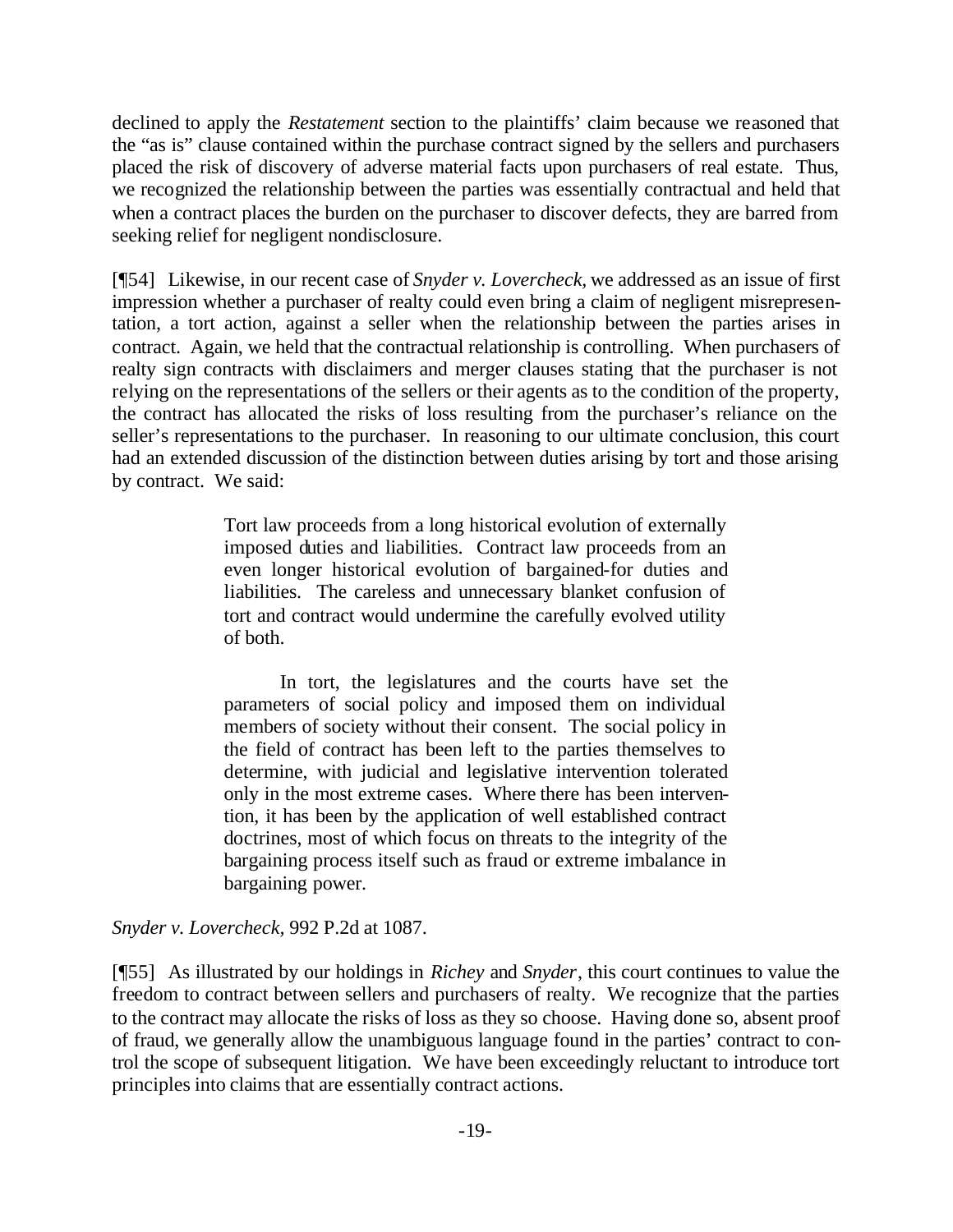[¶56] However, this court's jurisprudence reflects that the inverse rule is likewise valid. Contract principles that govern the parties to a contract are not controlling on claims against nonparty professionals whose duties arise in tort. Our precedent reveals a recognition that tort duties and liabilities imposed by the legislatures and courts are supported by underlying social policies which require the imposition of obligations on a defendant to act reasonably for the protection of a plaintiff. By imposing tort duties, courts and legislatures have externally allocated the risks arising from certain relationships for the protection of the public. Having done so, individual parties are limited in shifting those burdens from the obligor to the obligee by private action.

[¶57] At this point in time, there can be no doubt that licensed professional real estate agents and brokers are a class of persons on whom the law has imposed affirmative tort duties. Two decades ago this court stated in *Hagar v. Mobley*:

> Real estate brokers and salesmen are licensed by the State of Wyoming and required to meet high standards of honesty, integrity, trustworthiness and competency. Theirs is a regulated profession. Failure to satisfy those standards is ground for suspension or revocation of a real estate broker's or salesperson's license. An act licensing real estate agents must be construed in the light of an obvious purpose of protecting the public in the handling of important and valuable transactions relating to real property. *As a result, such an agent does not stand in the same shoes of a lay vendor***.** Such realtors owe the vendee the same duties of integrity owed the public at large. They must be honest, trustworthy and competent.

*Hagar v. Mobley,* 638 P.2d 127, 136 (Wyo. 1981) (emphasis added and citation omitted). In *Hagar*, we cited with approval the reasoning of the Utah Supreme Court reversing the dismissal of a claim against a realtor:

> In this state, it is apparent that the rule of caveat emptor does not apply to those dealing with a licensed real estate agent. Though not occupying a fiduciary relationship with prospective purchasers, a real estate agent hired by the vendor is expected to be honest, ethical, and competent and is answerable at law for breaches of his or her statutory duty to the public.

*Hagar,* 638 P.2d at 137 (quoting *Dugan v. Jones,* 615 P.2d 1239, 1248 (Utah 1980)).

[¶58] Furthermore, we cited with approval the Montana Supreme Court's then recent holding that real estate brokers have, like other professionals, certain standards of care which must be satisfied. We said that the Montana court observed that the failure to maintain those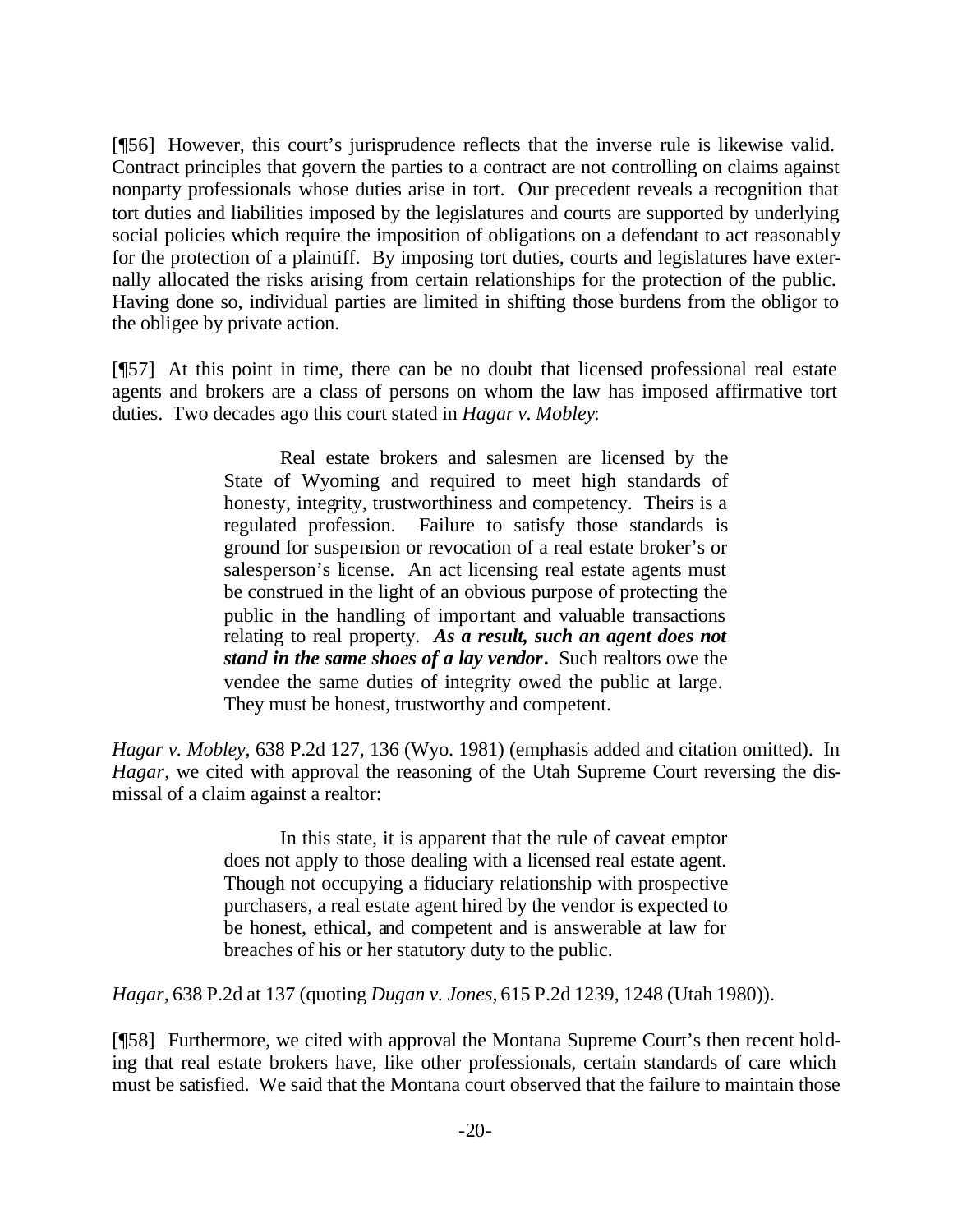standards of skill, competency, and integrity exposes realtors to, in effect malpractice actions. *Hagar*, 638 P.2d at 137 (citing *McCarty v. Lincoln Green, Inc.* 620 P.2d 1221, 1225 (Mt. 1980)). This court went on to state that we may exact a high standard of care from realtors and held that the standard of care for realtors may be adopted by the court from a legislative enactment. *Id.* (citing *Distad v. Cubin*, 633 P.2d 167 (Wyo. 1981)). We reiterated:

> Realtors, just like doctors, lawyers, engineering consultants, and builders, hold themselves out as professionals; it is their job to know their profession. People rely on and trust them. Failure to comply with either the accepted standards in the field or the standards society is willing to recognize as acceptable, is actionable.

*Hagar*, 638 P.2d at 138. As to the question of damages, we held "[t]he liability of real estate agents, brokers and salespersons, as in all actions predicated upon the failure to perform some duty, sounds in tort. In tort cases damages are generally awarded in order to compensate claimants for loss. The measure of damages is the amount which will compensate for all the detriment proximately caused by the breach of duty." *Hagar*, at 139.

[¶59] Subsequent to our holding in *Hagar*, parties have apparently seized on the language within the opinion stating the duty of care as "*the broker is liable because of material representations of the principal if he repeats them and knows, or reasonably should know, of their falsity. Liability attaches in this context on grounds of negligence*," *id.* at 137, and have asserted claims labeled "negligent misrepresentation" against both lay sellers and real estate brokers and agents. "Negligent misrepresentation" and "negligent nondisclosure" are generic tort actions found within the *Restatement (Second) Torts* §§ 552 and 551 respectively. These torts have specific elements and, as previously discussed, this court has addressed in various opinions whether to adopt and apply them to claims brought by plaintiffs against sellers of realty and real estate brokers and agents. *See Richey v. Patrick,* 904 P.2d 798 (Wyo. 1995); *Snyder v. Lovercheck,* 992 P.2d 1079 (Wyo. 1999); *Sundown, Inc. v. Pearson Real Estate Co., Inc.*, 8 P.3d 324 (Wyo. 2000). We have also addressed the effect of various exculpatory clauses on the above causes of action. At this juncture, we reaffirm all prior holdings and precedent as applied to lay vendors/sellers of real property and their agents or subagents, who *are not* licensed real estate professionals.

[¶60] However, notwithstanding any subsequent confusion in formulating, titling, or deciding tort claims against licensed real estate professionals premised upon their duties imposed by statute, it is abundantly clear that *Hagar* contemplated that the claim was one of professional negligence. This is the holding that we expressly reaffirm by this decision. It is further supported by legislative enactments in 1997 by which the Wyoming Legislature essentially codified the court's holding in *Hagar* and went further to expand and clarify the duty of care owed by real estate professionals to parties when acting as seller's, buyer's or intermediary agents. *See* Wyo. Stat. § 33-28-303 (LexisNexis 2001) *Seller's agent engaged*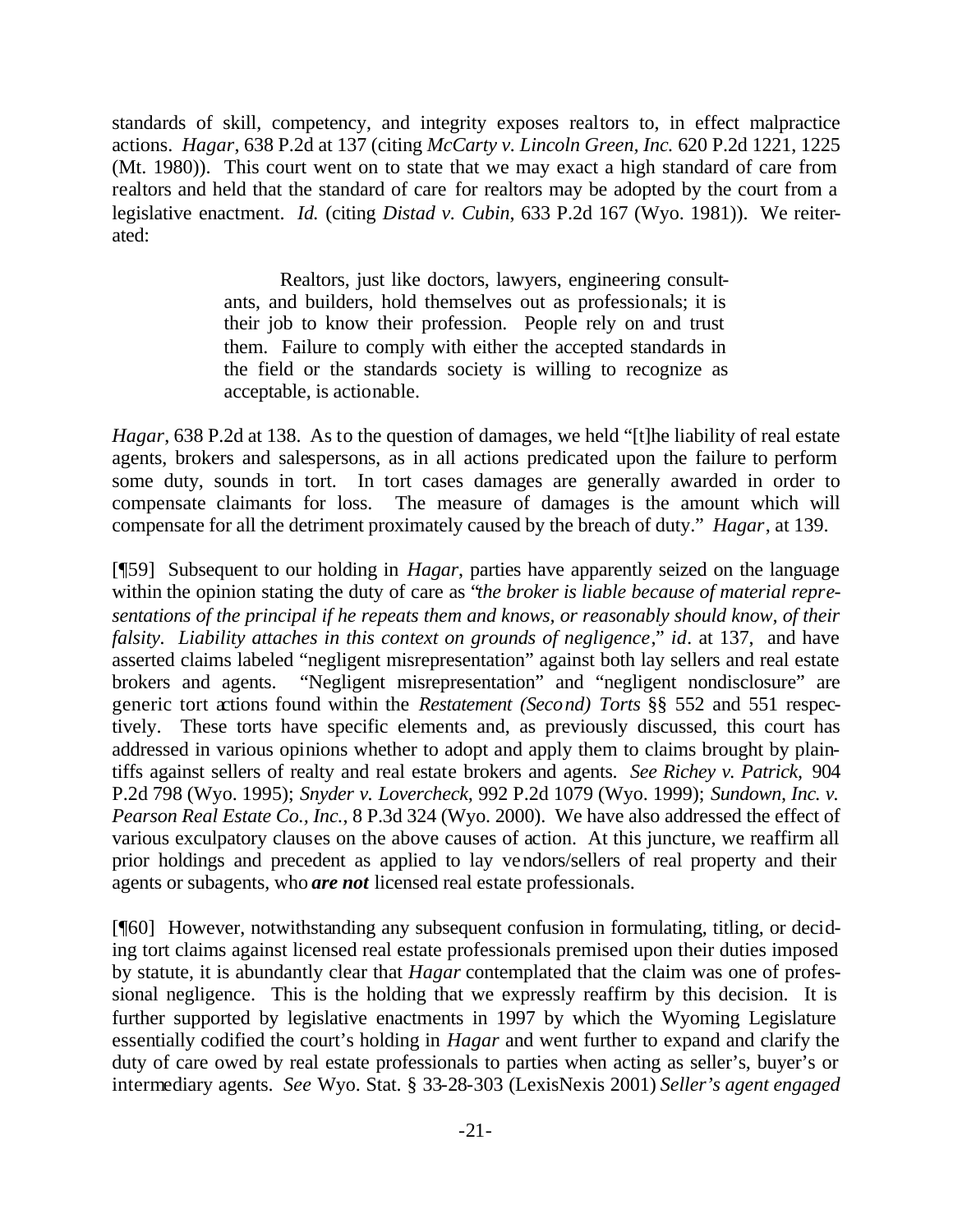*by seller;* Wyo. Stat. § 33-28-304 (LexisNexis 2001) *Agent engaged by buyer;* Wyo. Stat. Ann. § 33-28-305 (LexisNexis 2001) *Intermediary.* The Wyoming Legislature in 2000 adopted Wyo. Stat. §33-28-124 *Act, error or omission in the rendering of real estate services*, which provides: "A cause of action arising from an act, error or omission in the rendering of services provided by a licensee under this act shall be brought within the time limits provided under W.S. 1-3-107." Wyo. Stat. Ann. § 1-3-107 is the statute of limitations for claims of professional negligence. It is applicable to claims arising after the effective date of Wyo. Stat. Ann.  $\S 33-28-124$ .

[¶61] As we held in *Hagar*, the court may adopt from legislative enactment a standard of care for realtors. *Id.*, 638 P.2d at 137. Wyo. Stat. § 33-28-303(c) provides:

> A broker acting as a seller's agent owes no duty or obligation to the buyer, except that a broker shall disclose to any prospective buyer all adverse material facts actually known by the broker. The adverse material facts may include adverse material facts pertaining to the title and the physical condition of the property, any material defects in the property and any environmental hazards affecting the property which are required by law to be disclosed. The broker acting as a seller's agent shall not perpetuate a material misrepresentation of the seller which the broker knows or should know is false."<sup>10</sup>

In *Hagar* we said that the facts necessary to be disclosed are those that are "pivotal to the transaction from the buyer's perspective." *Id.* at 138 (quoting *Tennant v. Lawton*, 615 P.2d 1305, 1309-1310 (Wash.App. 1980)).

[¶62] Having hereby outlined what law is applicable to the liability of real estate brokers and salespersons, we note that the claims asserted by the plaintiffs, while labeled "negligent misrepresentation," essentially assert a breach of the duty of care owed by real estate professionals to non-client buyers. However, as a reviewing court, we are not fact finders in the first instance. The district court's grant of summary judgment did not address the issue of whether BHJ, Inc.'s agent, Hubbard, exercised such care, skill, and diligence as others who are engaged in the profession would ordinarily exercise under similar circumstances in ful-

<sup>&</sup>lt;sup>9</sup> When professional negligence is asserted, we generally require the plaintiff to present expert witness testimony which reveals the standard of care applicable to the profession and the defendant's compliance with or breach of that standard. *See e.g.*, *Garaman Inc. v. Williams,* 912 P.2d 1121, 1123 (Wyo. 1996) (architect) *Moore v. Lubnau*, 855 P.2d 1245, 1248 (Wyo. 1993) (attorneys); *Kemper Architects, P.C. v. McFall, Konkel & Kimball Consulting Engineers, Inc.,* 843 P.2d 1178, 1185 (Wyo. 1992) (engineers); *Roybal v. Bell*, 778 P.2d 108, 111 (Wyo. 1989) (physicians). Because the aforementioned statutes establish the standard of care for real estate professionals with clarity, expert testimony as to that standard and its breach are unnecessary.

<sup>10</sup>*See generally,* Diane M. Allen, Annotation, *Real-Estate Broker's Liability to Purchaser for Misrepresentation or Nondisclosure of Physical Defects in Property Sold,* 46 A.L.R.4th 546 (1986).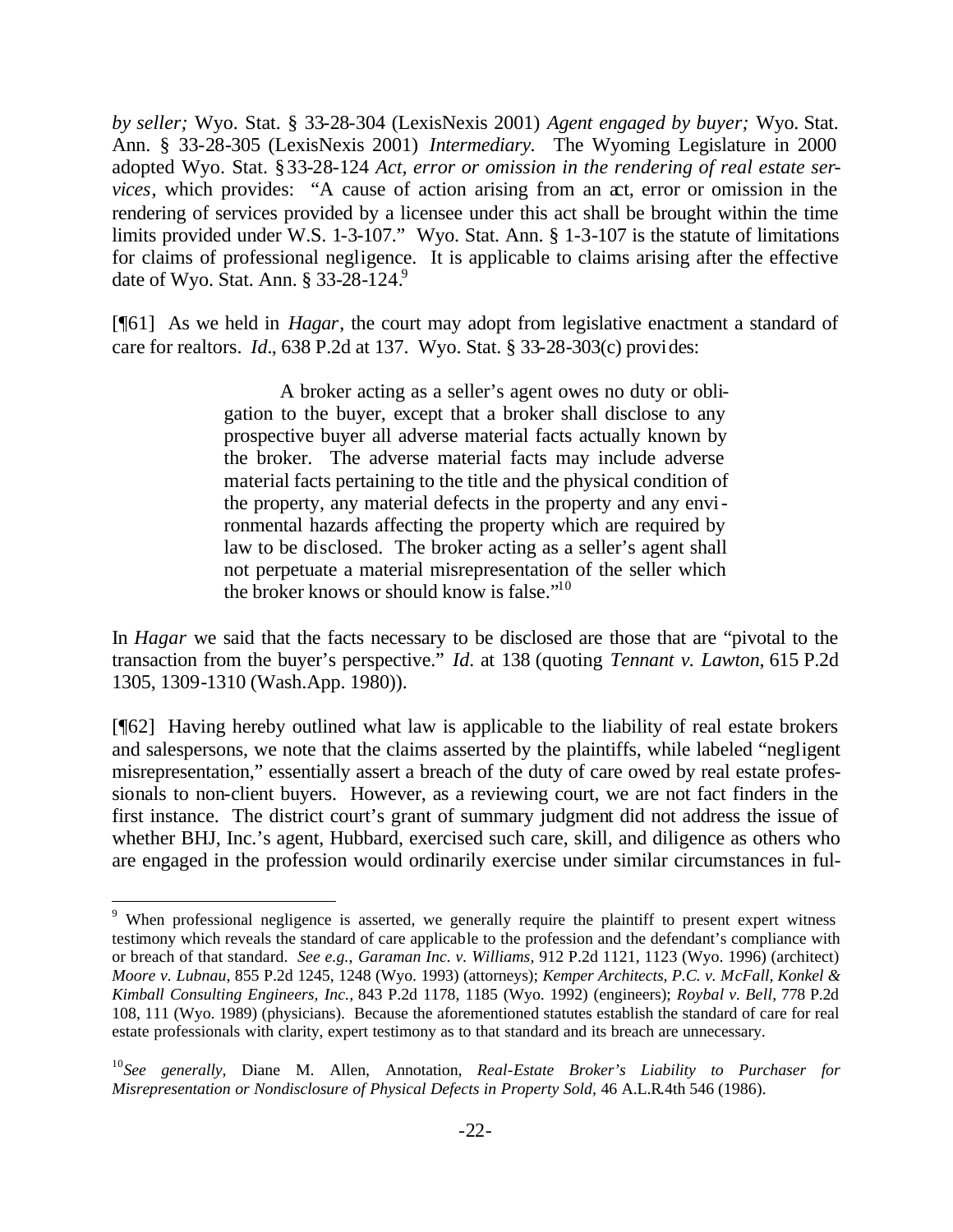filling the duties imposed upon him by statute. We, therefore, vacate the district court's grant of summary judgment to BHJ, Inc. on the issue of "negligent misrepresentation" and remand for a determination under the applicable standard consistent with the law we have herein set out.

[¶63] The Hulses also appeal the district court's decision on their claims of fraud against BHJ, Inc. The district court held that the disclaimer section of the purchase sales agreement signed by the Hulses, which states they are not relying on any representations by the seller or the seller's agent about the property, acts as a bar to their claim. We recently held in *Snyder v. Lovercheck,* that such a disclaimer bars a claim for negligent misrepresentation; however, we held that buyers are not precluded, by either merger or disclaimer clauses, from asserting a claim for fraudulent misrepresentation if the misrepresentation occurred prior to execution of the contract. *Snyder v. Lovercheck*, 992 P.2d 1079, 1086 (Wyo. 1999). The district court also premised its grant of summary judgment for defendant BHJ, Inc. on "undisputed facts show[ing] that access problems did not result in any loss or damage to Plaintiffs." Reviewing the facts in the light most favorable to the plaintiffs, we would not affirm the district court's judgment on this ground. While the district court may have correctly concluded, as a matter of law, that the loss of the plaintiffs' ranch was proximately caused by their own failure to make mortgage payments to Moore, these are not the only damages alleged by the plaintiffs. Genuine issues of material fact on the issue of damages preclude summary judgment for the defendant on that ground. However, while the district court's decision on these issues was incorrect, it is well established that a district court judgment may be affirmed on any proper legal grounds supported by the record. *Bird v. Rozier*, 948 P.2d 888, 892 (Wyo. 1997).

[¶64] This court recently held in *Richardson v. Hardin*, to succeed on a claim of fraudulent misrepresentation, three elements must be established: First, the buyer must prove by clear and convincing evidence that the seller misrepresented a material fact; second, the buyer must establish that he relied upon the misrepresentations in entering into the contract and that such reliance was reasonable; and third, the buyer must demonstrate that he suffered injury as a result of his reliance upon the misrepresentation. *Richardson v. Hardin,* 5 P.3d 793, 797 (Wyo. 2000) (citing *Schepps v. Howe*, 665 P.2d 504, 508 (Wyo. 1983)). With regard to the reasonable reliance element, we recognized that the false representation must occur prior to the execution of the contract because, subsequent to the execution, the parties have the ability and obligation, pursuant to negotiated contract terms and the law, to allocate responsibility to inspect and investigate the property and its condition. *Id.* Here, as in *Richardson,* our review of the record discloses that the representations or concealment at issue occurred after the buy/sell contract was executed and the alleged defects could have been discovered through diligent enforcement of the buyer's contract right, or rights available by law, to inspect and investigate. We addressed a similar situation in *Schepps*, where we held that any misrepresentations made after the buy/sell contract was executed could not be the basis of actionable fraud because, as a matter of law, such misrepresentation could not serve as an inducement to the buyers to enter into the contract. Therefore, on the basis of this alternate ground, we will